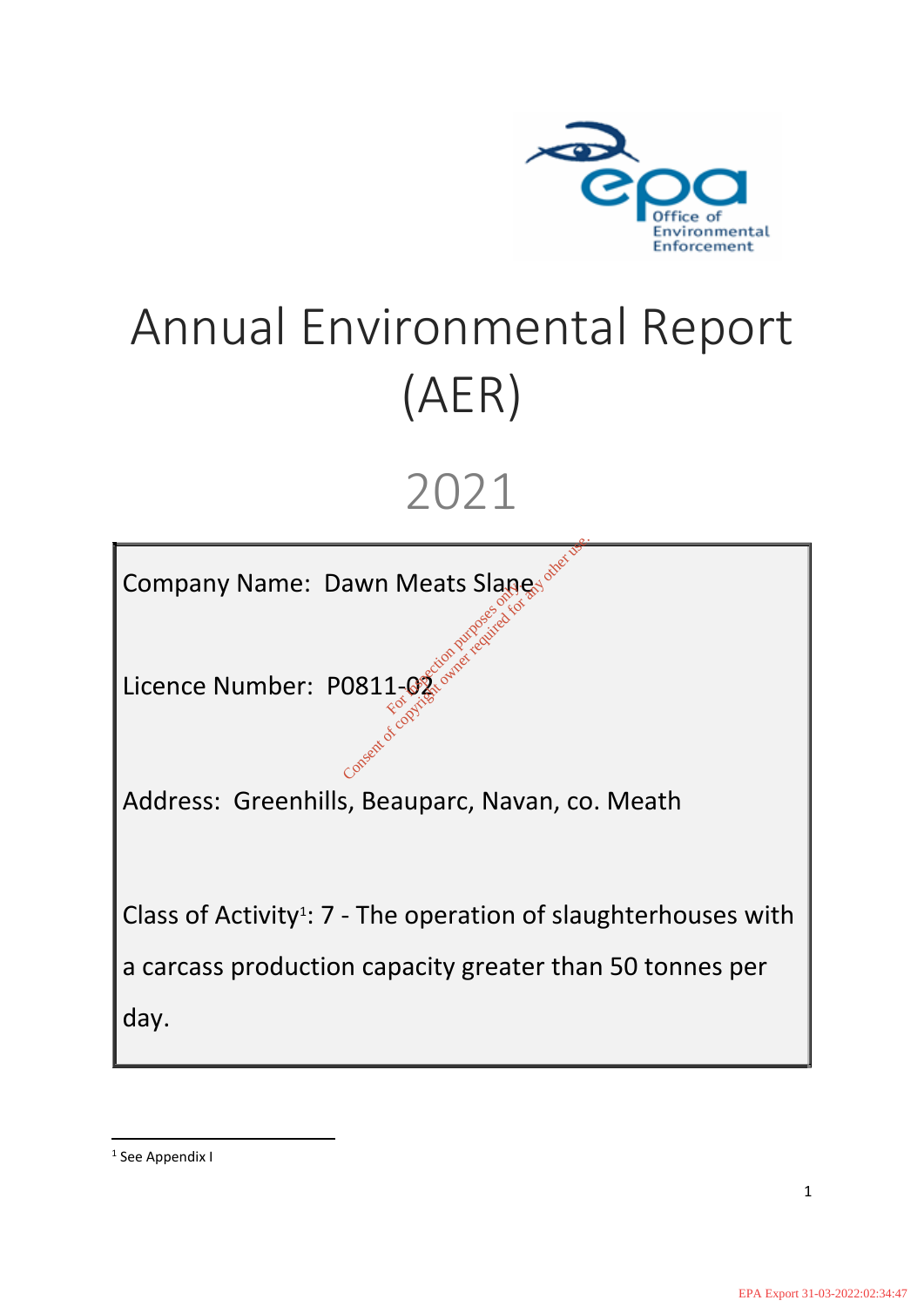# Purpose of this Report

One of the functions of the Environmental Protection Agency (EPA) is to licence and regulate the activities<sup>2</sup> of large scale industrial (e.g. chemical, food processors, power plants) and waste facilities. Submitting an Annual Environmental Report (AER) is a requirement of all EPA licences.

An AER is a public document. To this end, this format has been developed for industrial and waste licence holders (other than the intensive agriculture sector) to use as a template. This is to assist any member of the public to interpret and understand the environmental performance of the licensed facility.

The AER is a **summary** of environmental information for a given year. It includes:

- − Details of the licence holder's environental goals achieved, goals to maintain compliance and/or improve their environmental performance; For imperience holder's environment<br>for imperior inspective the<br>ins regarding their factor in monitoring emission<br>on monitoring emission Environmental informations is<br>
a holder's environmental go.<br>
Le and/or improve their environs regarding their facility's ac<br>
m monitoring emissions such<br>
recated accepted and treate
- − Answers to questions regarding their facility's activities;
- − Tables of results from monitoring emissions such as air, water, noise, and odour; and
- − Details of waste generated, accepted and treated.

An AER does **not** provide detailed technical data. Such information is available in three ways:

1) Contacting the licence holder directly. The Contact Us section of this template enables the licence holder to provide details of where a member of the public can obtain further information on topics reported in this document.

<sup>2</sup> See Appendix I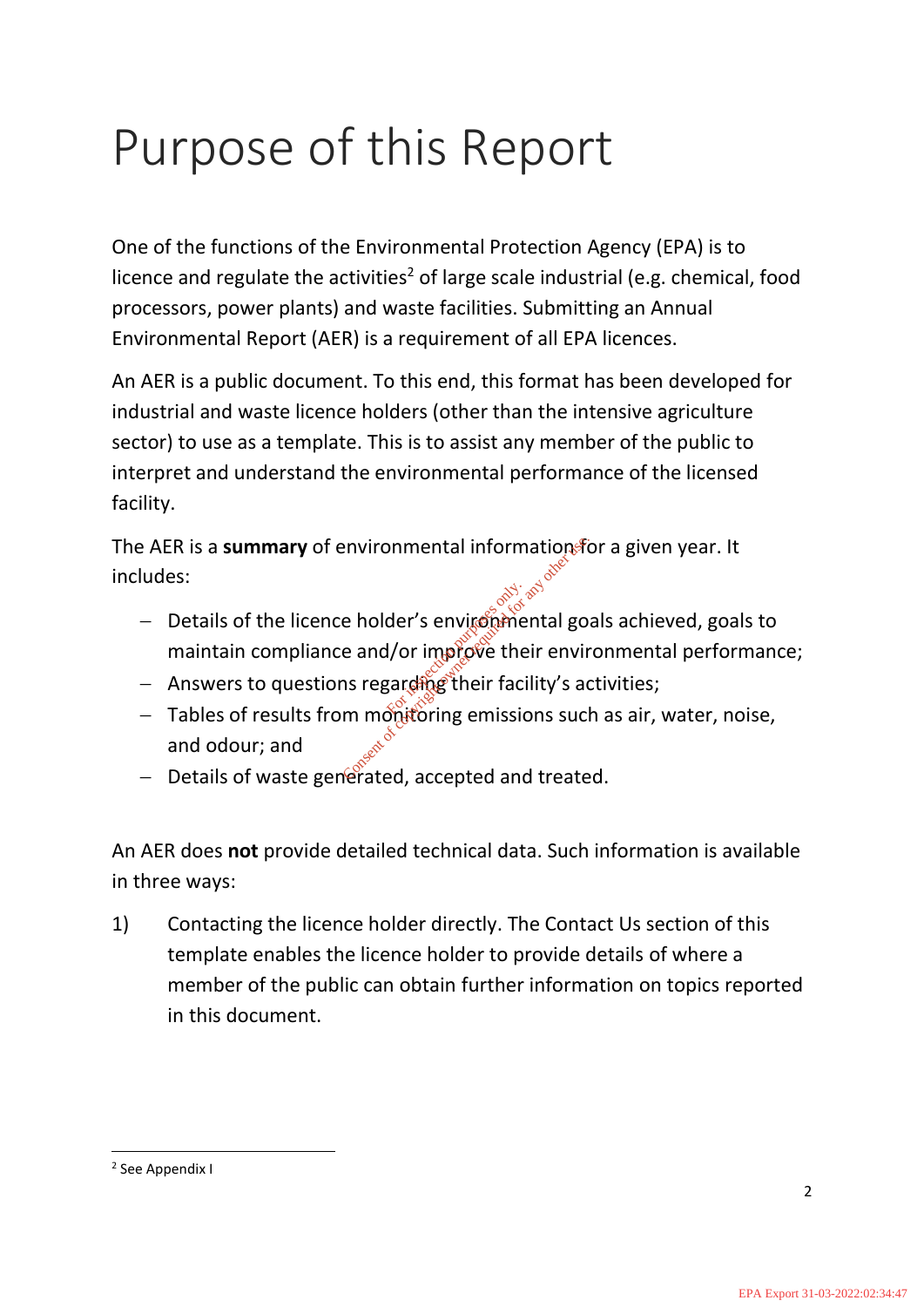- 2) Some documents<sup>3</sup> are available on the EPA website via the licence details page for each individual licence. This can be found by browsing either the<http://www.epa.ie/licensing/> or <http://www.epa.ie/enforcement/> pages of the EPA website.
- 3) All formal enforcement correspondence exchanged between the EPA and a licence holder during the regulatory process is available for public viewing by appointment at any EPA Office.

If you have a question or query about an AER or an individual EPA licensed facility see the EPA's website or contact the relevant EPA office. See <http://www.epa.ie/about/contactus/> for contact details.



<sup>&</sup>lt;sup>3</sup> This includes EPA site inspection and compliance monitoring reports, licence holders' self-monitoring reports, AERs and special reports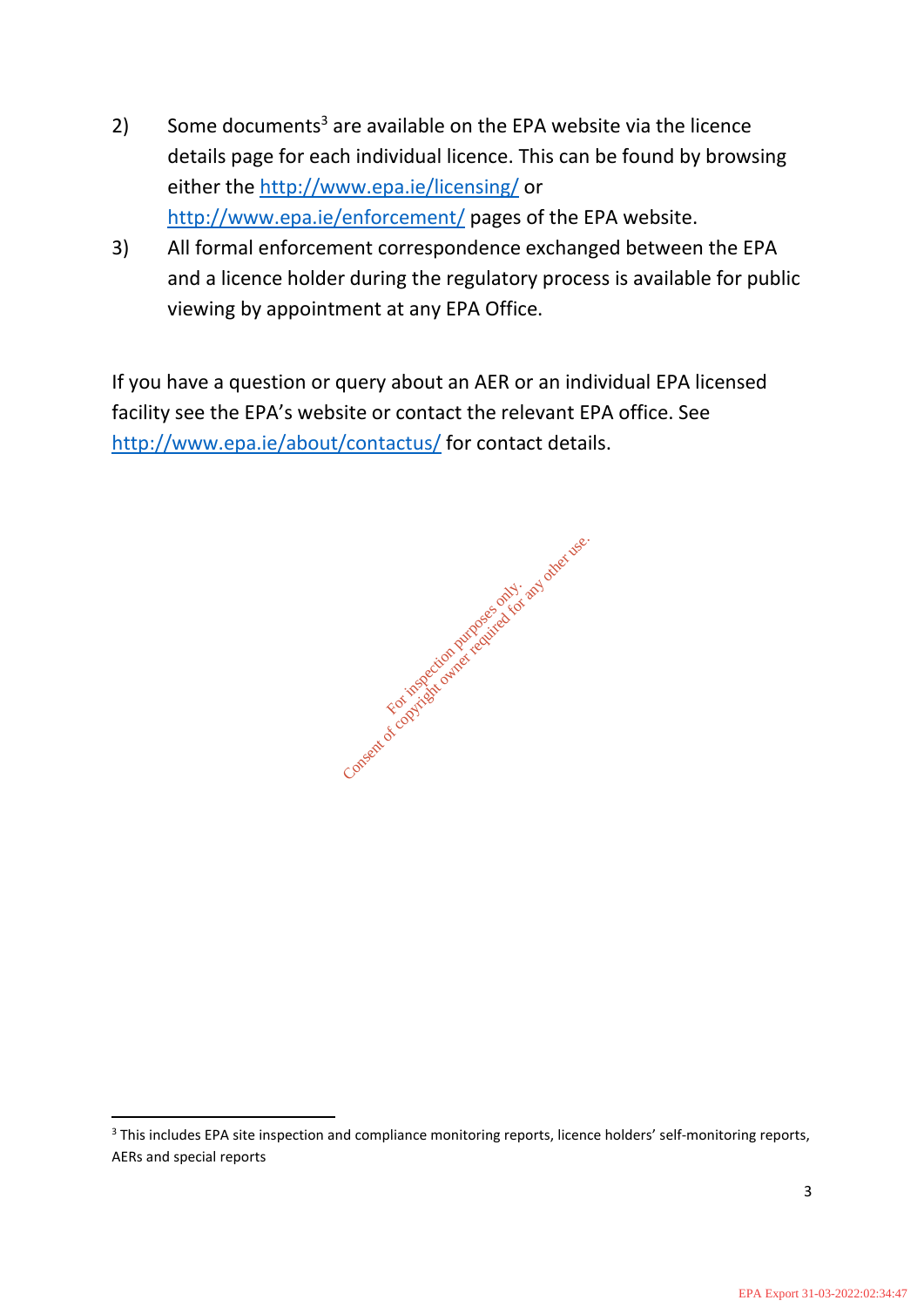# Contents

| 1) |  |
|----|--|
|    |  |
| 2) |  |
|    |  |
|    |  |
| 3) |  |
|    |  |
|    |  |
| 4) |  |
| 5) |  |
| 6) |  |
|    |  |
|    |  |
|    |  |
|    |  |
|    |  |
|    |  |
| 7) |  |
|    |  |
|    |  |
| 8) |  |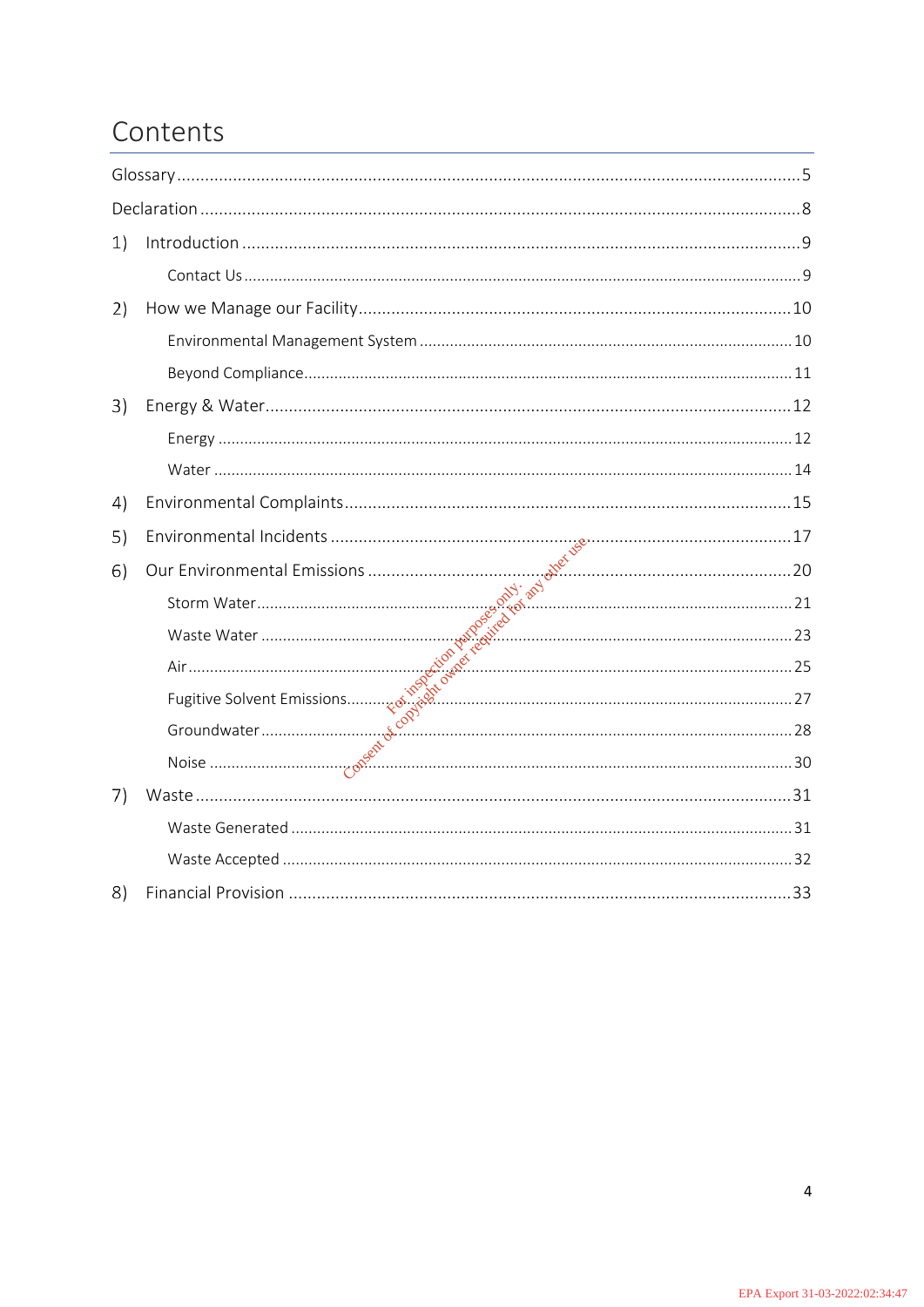# <span id="page-4-0"></span>Glossary

| <b>Abatement Equipment</b>     | Technology used to reduce pollution                                                                                                                         |
|--------------------------------|-------------------------------------------------------------------------------------------------------------------------------------------------------------|
| <b>AER</b>                     | Annual Environmental Report.                                                                                                                                |
| <b>Beyond Compliance</b>       | Beyond compliance is concept to help deliver<br>greater organisational performance and long-<br>term value for the environment, society and the<br>economy. |
| <b>CRAMP</b>                   | Closure, Restoration and Aftercare Management<br>Plan.                                                                                                      |
| <b>ELRA</b>                    | Environmental Liability Risk Assessment.                                                                                                                    |
| <b>Emission Limit Value</b>    | Limits set for specified emissions, typically<br>outlined in Schedule B of an EPA licence.                                                                  |
| <b>EMS</b>                     | Environmental Management System.                                                                                                                            |
| <b>Environmental Goal</b>      | An objective or target set by a licensee as part of<br>cos <sup>s</sup> àn environmental management system (EMS).                                           |
| <b>Environmental Pollutant</b> | Substance or material that due to its quantity<br>and/or nature has a negative impact on the<br>environment.                                                |
| Facility                       | Any site or premises that holds an EPA industrial<br>or waste licence.                                                                                      |
| <b>FP</b>                      | <b>Financial Provision.</b>                                                                                                                                 |
| GJ                             | Giga joules, an international unit of energy<br>measurement.                                                                                                |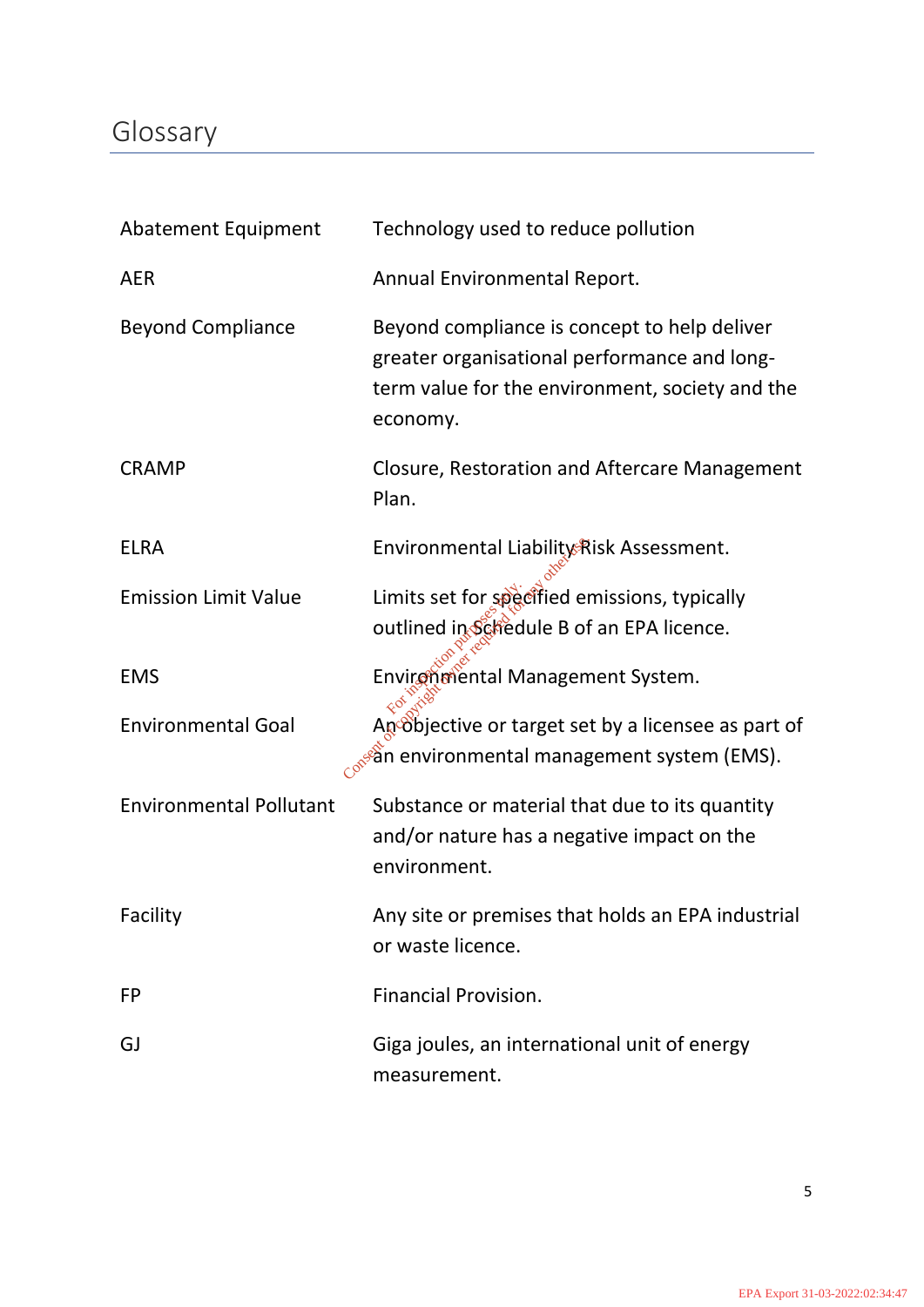| Groundwater                     | All water which is below the surface of the<br>ground in the saturation zone and in direct<br>contact with the ground or subsoil.                                                                                                                                     |
|---------------------------------|-----------------------------------------------------------------------------------------------------------------------------------------------------------------------------------------------------------------------------------------------------------------------|
| Incident                        | As defined by an EPA industrial or waste licence.                                                                                                                                                                                                                     |
| <b>Inert Waste</b>              | Is waste that will not undergo physical, chemical<br>or biological change thereby, is unlikely to cause<br>environmental pollution or harm human health.                                                                                                              |
| List of Wastes (LoW)            | A list of wastes drawn up by the European<br>Commission and published as Commission<br>Decision 2014/955/EU.                                                                                                                                                          |
| <b>Noise Sensitive Location</b> | Any dwelling house, hotel or hostel, health<br>building, educational establishment, place of<br>worship or entertainment, or any other<br>installation or area of high amenity which for its<br>proper enjoyment requires the absence of noise<br>at nuisance levels. |
| Non-Renewable Resource          | As esource of economic value that cannot be<br>replaced at the same rate it is being consumed<br>e.g. coal, peat, oil and natural gas.                                                                                                                                |
| Oil Separator                   | Separator system for light liquids (e.g. oil and<br>petrol).                                                                                                                                                                                                          |
| <b>PRTR</b>                     | Pollutant Release and Transfer Register.                                                                                                                                                                                                                              |
| Renewable Resource              | Wind, solar, aerothermal, geothermal,<br>hydrothermal and ocean energy, hydropower,<br>biomass, landfill gas, sewage treatment plant<br>gas and biogases.                                                                                                             |
| <b>Sanitary Waste</b>           | Waste water from toilet, washroom and<br>canteen facilities.                                                                                                                                                                                                          |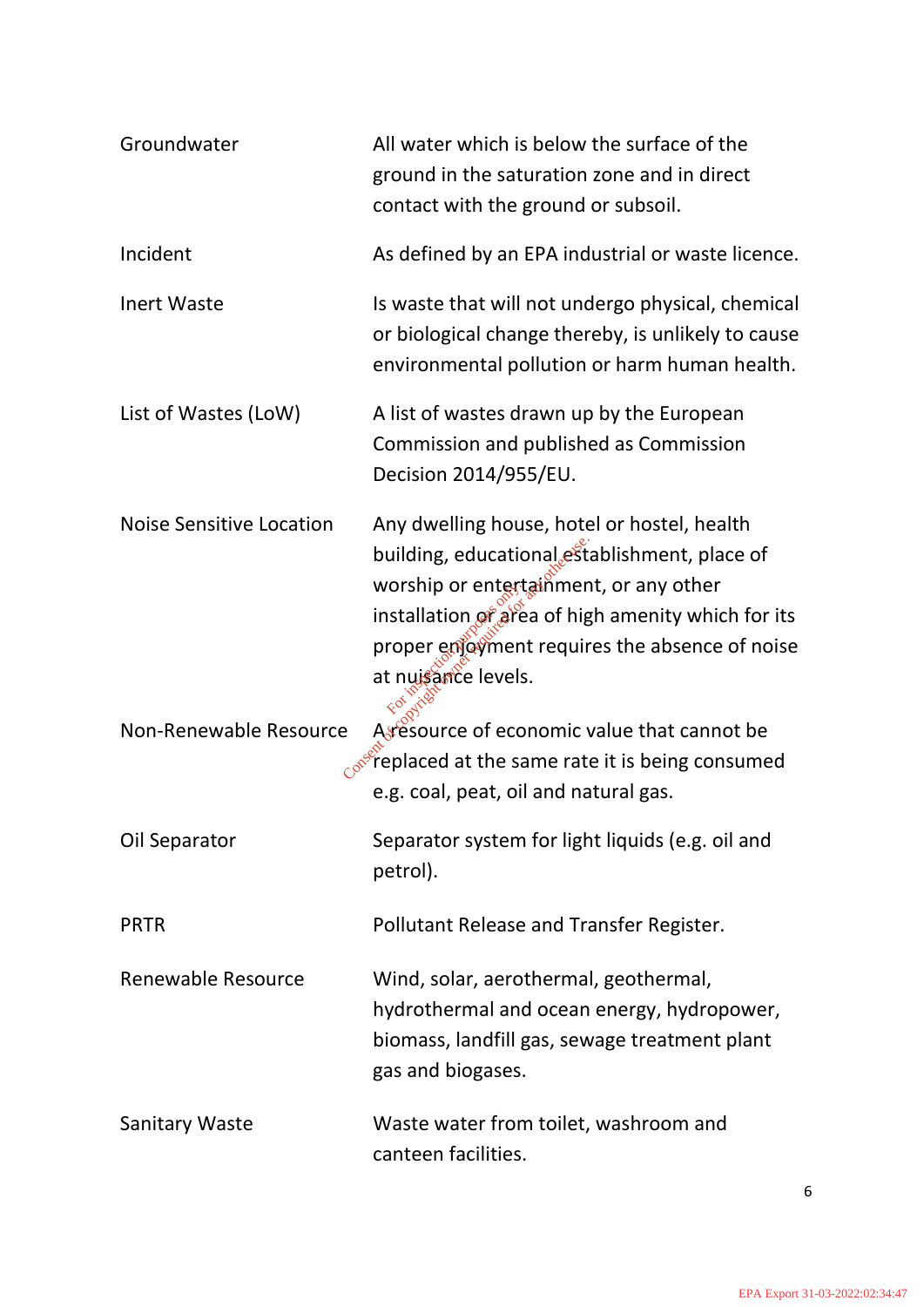| <b>Storm Water</b>                                                                              | Rain water run-off from roof and non-process<br>areas.                                                                                            |  |
|-------------------------------------------------------------------------------------------------|---------------------------------------------------------------------------------------------------------------------------------------------------|--|
| Surface Water                                                                                   | Lakes, rivers, streams, estuaries and coastal<br>waters.                                                                                          |  |
| <b>Trigger Level</b>                                                                            | A value set for a specific parameter, the<br>achievement or exceedance of which requires<br>certain actions to be taken by the licence<br>holder. |  |
| <b>Volatile Organic</b>                                                                         | Gases produced from solids or liquids that                                                                                                        |  |
| Compounds                                                                                       | evaporate readily in ambient conditions.                                                                                                          |  |
| Waste                                                                                           | Any substance or object which the holder                                                                                                          |  |
|                                                                                                 | discards or intends of is required to discard.<br>$\delta^{\alpha}$<br>Feort of construction particular to order to                               |  |
| Disclaimer                                                                                      |                                                                                                                                                   |  |
| These are not legal definitions Legal definitions can be found in the corresponding legislation |                                                                                                                                                   |  |

These are **not** legal definitions. Legal definitions can be found in the corresponding legislation.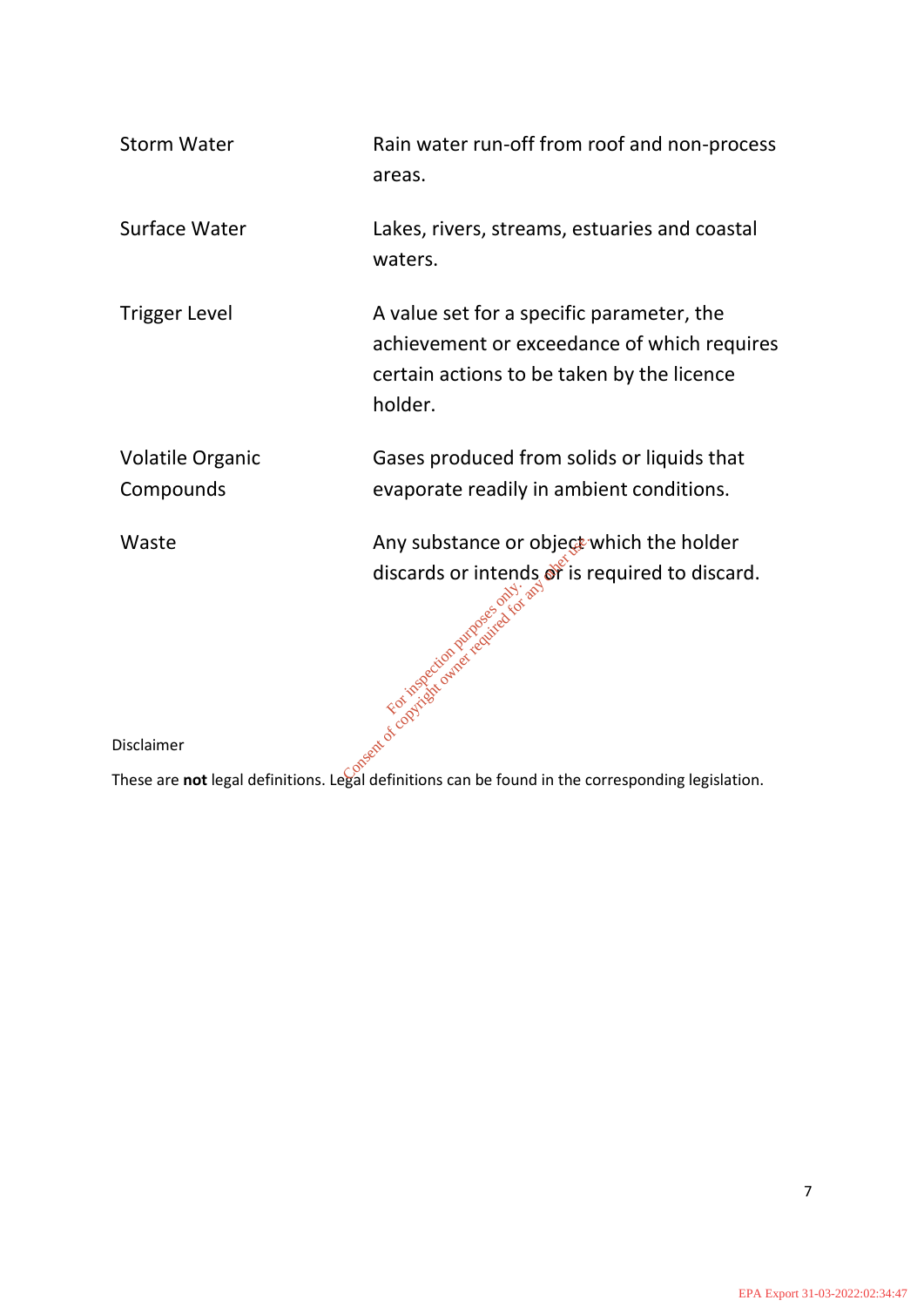# <span id="page-7-0"></span>Declaration

I, Darragh O Connor -Environmental Officer for Dawn Meats Slane, confirm that by ticking the box below, all information in this report is truthful and accurate to the best of my knowledge and belief.

In addition, I confirm that all monitoring and performance reporting required by our EPA licence and summarised herein is available for inspection by the EPA.

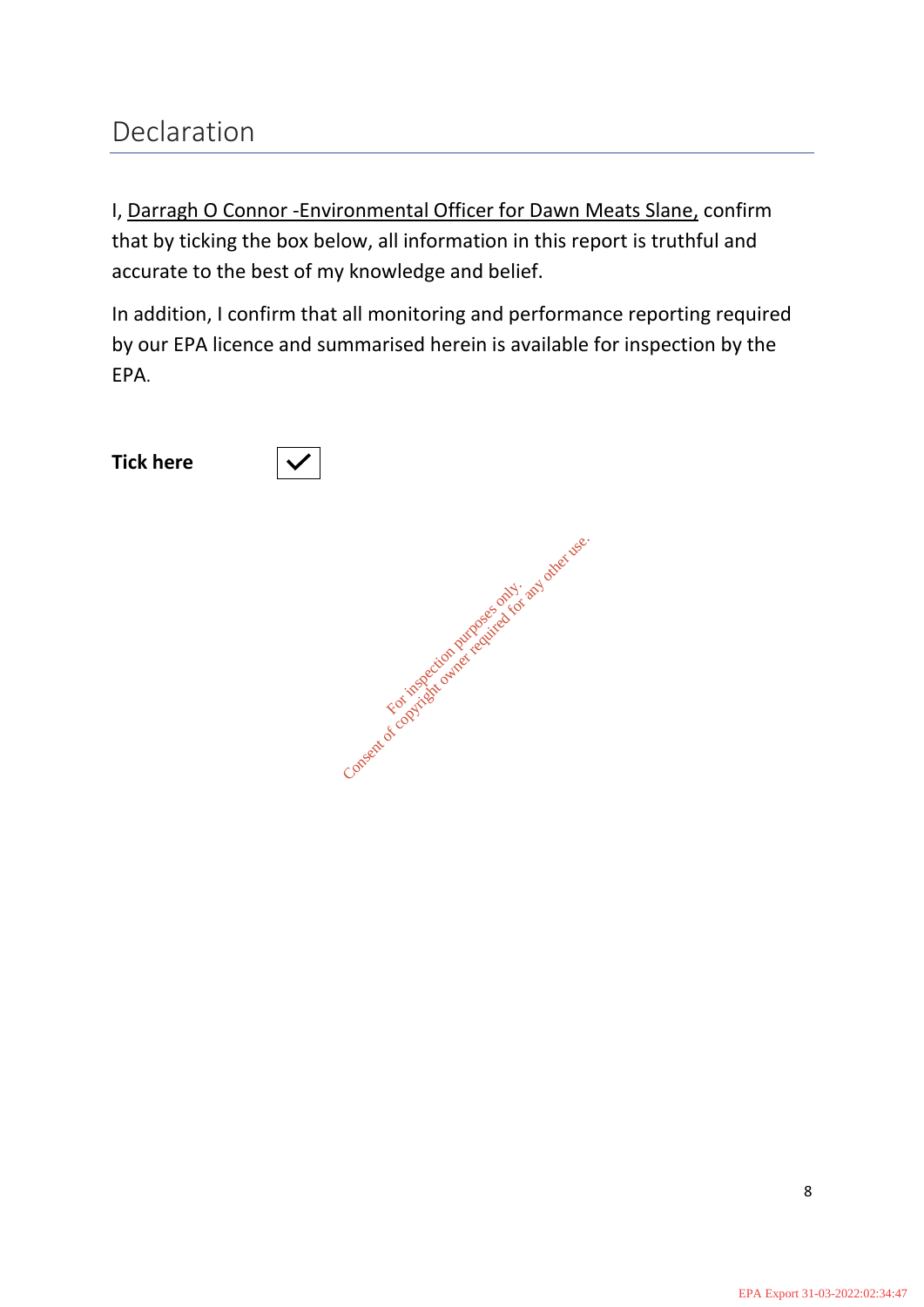<span id="page-8-0"></span>See below a brief description of our facility and a summary of our environmental performance this year.

Dawn Meats Slane operates a slaughtering facility, where animals are received in and carcasses are dispatched out following processing. In 2021 production and total energy decreased.

# <span id="page-8-1"></span>**Contact Us**

If you have any questions or would like further information on any aspect of our licensed activity, please contact us directly.<br>See below details: our licensed activity, please contact us directly. or would like further information of the second to the copyright of any other required for any other required for any other required for any other required for any other required for any other required for any other requir

See below details:

info@dawnmeats.com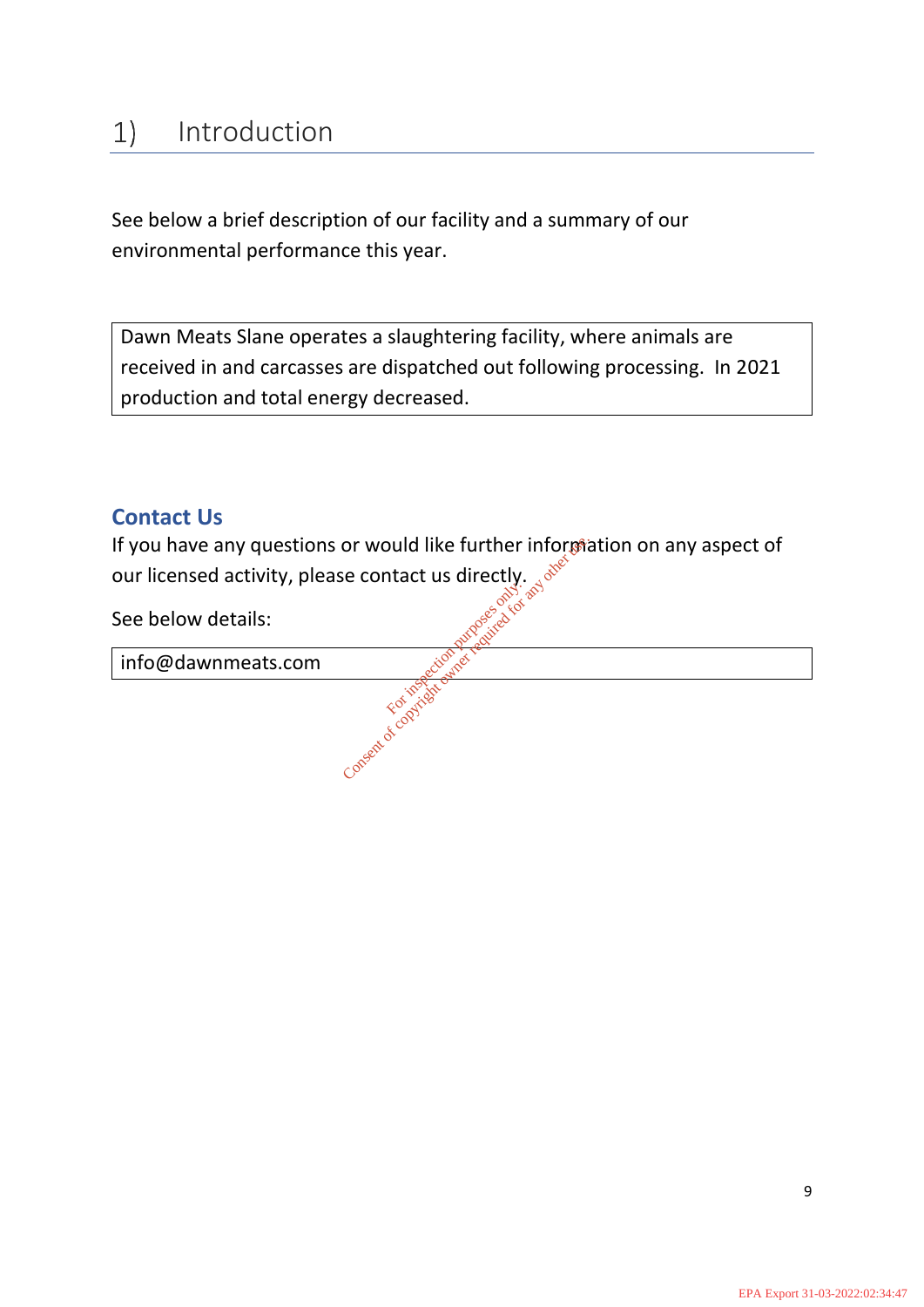# <span id="page-9-1"></span><span id="page-9-0"></span>**Environmental Management System**

# **Explanation**

To ensure our facility's activities do not cause environmental pollution we are required to have detailed documentation systems in place to help us manage and track our environmental performance. These systems are referred to as Environmental Management Systems (EMS). We review our EMS every year and set up-to-date **environmental goals** to continually improve our environmental performance.

The information below sets out the environmental goals for our facility to help us prevent environmental pollution and reduce our impact on the environment. Target dates for completing each goal and progress towards achieving the goal are outlined in Table  $\mathbb{R}^{\mathbb{R}^{\times}}$ For completing each<br>Experiment in Table 1.<br>
For the second purpose of the conduction purpose<br>
Farget D<br>
msumption 31/12/20 Consent of copyright owner required for any other use.

# **Table 1 Environmental Goals**

| <b>Environmental Goal</b>                                                 | <b>Target Date</b> | <b>Progress</b> |
|---------------------------------------------------------------------------|--------------------|-----------------|
| consumption<br>reduce water<br>To<br>across the site by end $2025$ by 40% | 31/12/2025         |                 |
| Reduction of energy use per tonne<br>of production by 40% by 2025         | 31/12/2025         |                 |
| To continue to divert all waste from<br>going to landfill.                | Ongoing            | On Target       |
| Improve staff environmental<br>awareness by End 2022                      | 31/12/2022         |                 |
| <b>Fulfil IPPC &amp; EMS Requirements</b>                                 | 31/12/2022         | On Target       |
| Add rows as nacassary                                                     |                    |                 |

Add rows as necessary

## Comment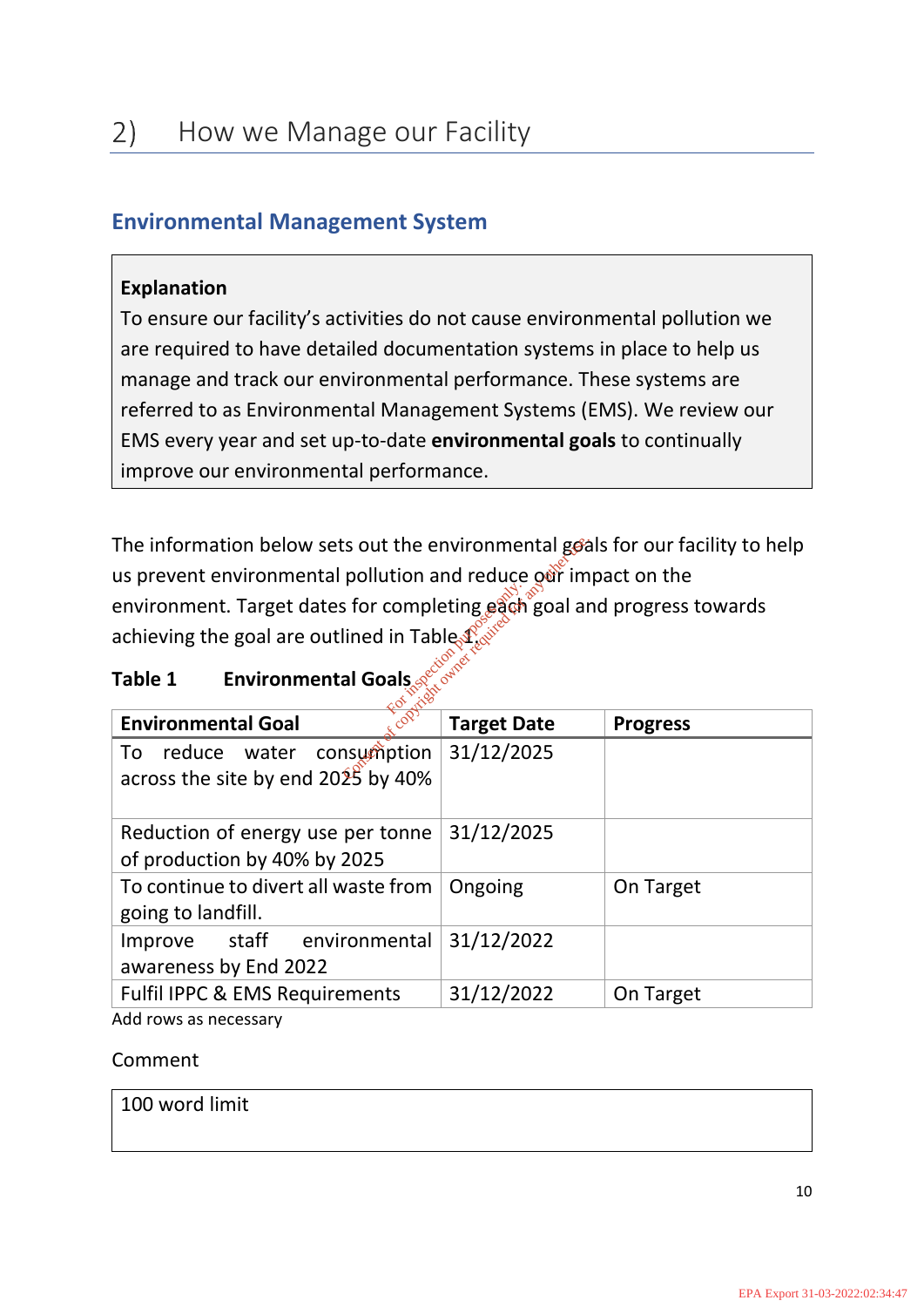# <span id="page-10-0"></span>**Beyond Compliance**

# **Explanation**

We are legally required to comply with our environmental licence. However, the EPA realise that some sites go further than just complying with their environmental licence requirements. Some projects carried out at facilities can have long term positive impacts on the environment and local communities.

The EPA's beyond compliance initiative is encouraging us to identify and report on these environmental and sustainability projects. For example, the project could involve renewable energy, biodiversity, water conservation or exemplar community engagement.

**Did any project completed on your site in the reporting year go beyond your licence requirements?**



If yes, provide details of one case study in Appendix III that demonstrates how the project went beyond compliance of your licence.<br> $\frac{1}{2}$ **For instead on your site in the report<br>in the report of any other contracts on any other consent of your licence.**<br>Consented for any other compliance of your licence.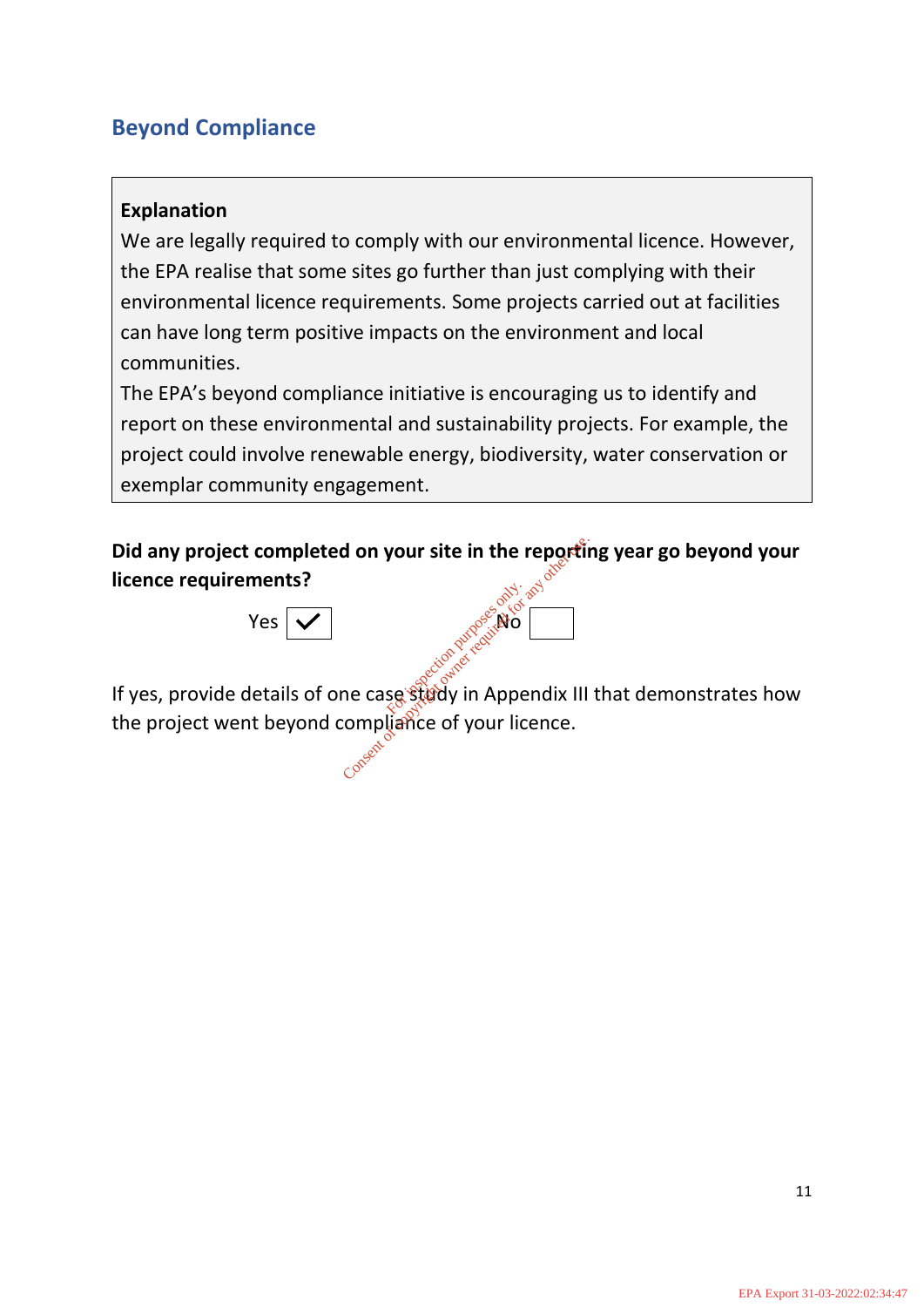# <span id="page-11-1"></span><span id="page-11-0"></span>**Energy**

# **Explanation**

Fossil fuels such as coal, gas and oil are non-renewable resources. As a result, our EPA licence requires that we measure our energy use and set targets to improve the energy efficiency of our activities and reduce our overall use, where possible. Where we have the means and technology onsite to generate energy, this is also captured in this report.

The information below summarises the energy used this year compared to the previous year and includes renewable and non-renewable energy types.

| providus your and includes renowable and non-renowable energy type |                           |                      |  |
|--------------------------------------------------------------------|---------------------------|----------------------|--|
|                                                                    |                           |                      |  |
| Table 3<br><b>Energy Used</b>                                      | Posted for any other use. |                      |  |
| <b>Energy Used</b>                                                 | <b>Quantity (Gi</b>       | % Increase/ decrease |  |
|                                                                    |                           | on previous year     |  |
| Electricity                                                        | 87725                     | Decrease of 0.36%    |  |
| <b>Heavy Fuel Oil</b>                                              |                           |                      |  |
| Light Fuel Oil                                                     | 693.692                   | Increase of 57.44%   |  |
| <b>Natural Gas</b>                                                 | 5370.677                  | Decrease of 10.42%   |  |
| Coal / Solid Fuel                                                  |                           |                      |  |
| Peat                                                               |                           |                      |  |
| <b>Renewable Biomass</b>                                           |                           |                      |  |
| Renewable Energy                                                   |                           |                      |  |
| <b>Generated On-site</b>                                           |                           |                      |  |
| <b>Total Energy Used</b>                                           | 14836.888                 | Decrease of 1.71%    |  |

# **Table 3 Energy Used**

Comment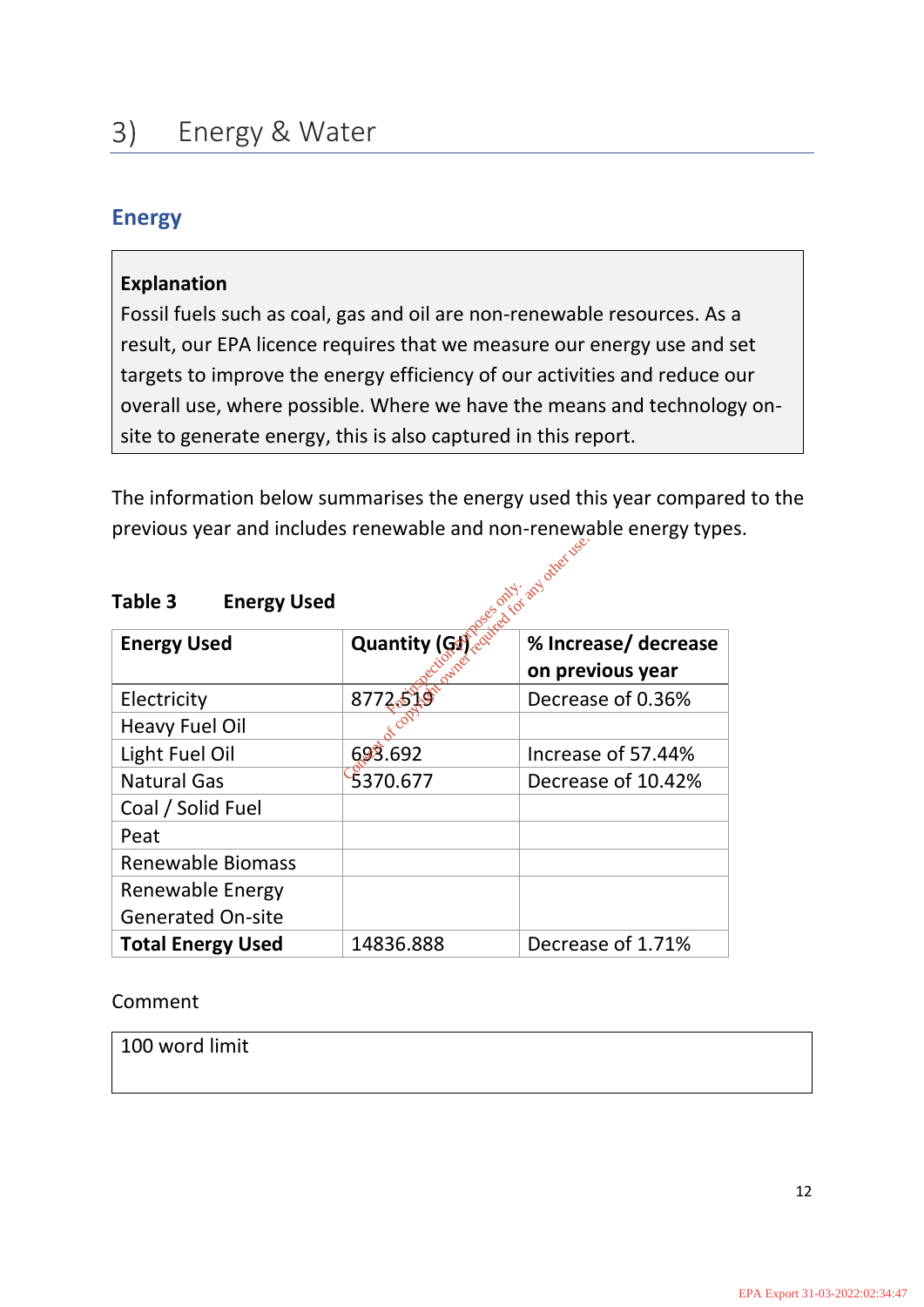The information below summarises the energy we generated on our site this year with specific focus on renewable energy generation.

# **Table 4 Energy Generated**

| <b>Energy Generated</b>       | <b>Quantity (GJ)</b> | % Increase/ decrease<br>on previous year |
|-------------------------------|----------------------|------------------------------------------|
| <b>Renewable Energy</b>       |                      |                                          |
| <b>Total Energy Generated</b> |                      |                                          |

Comment

| 100 word limit |                                                            |
|----------------|------------------------------------------------------------|
|                | Context of co. With Booking and the action and directively |
|                |                                                            |
|                |                                                            |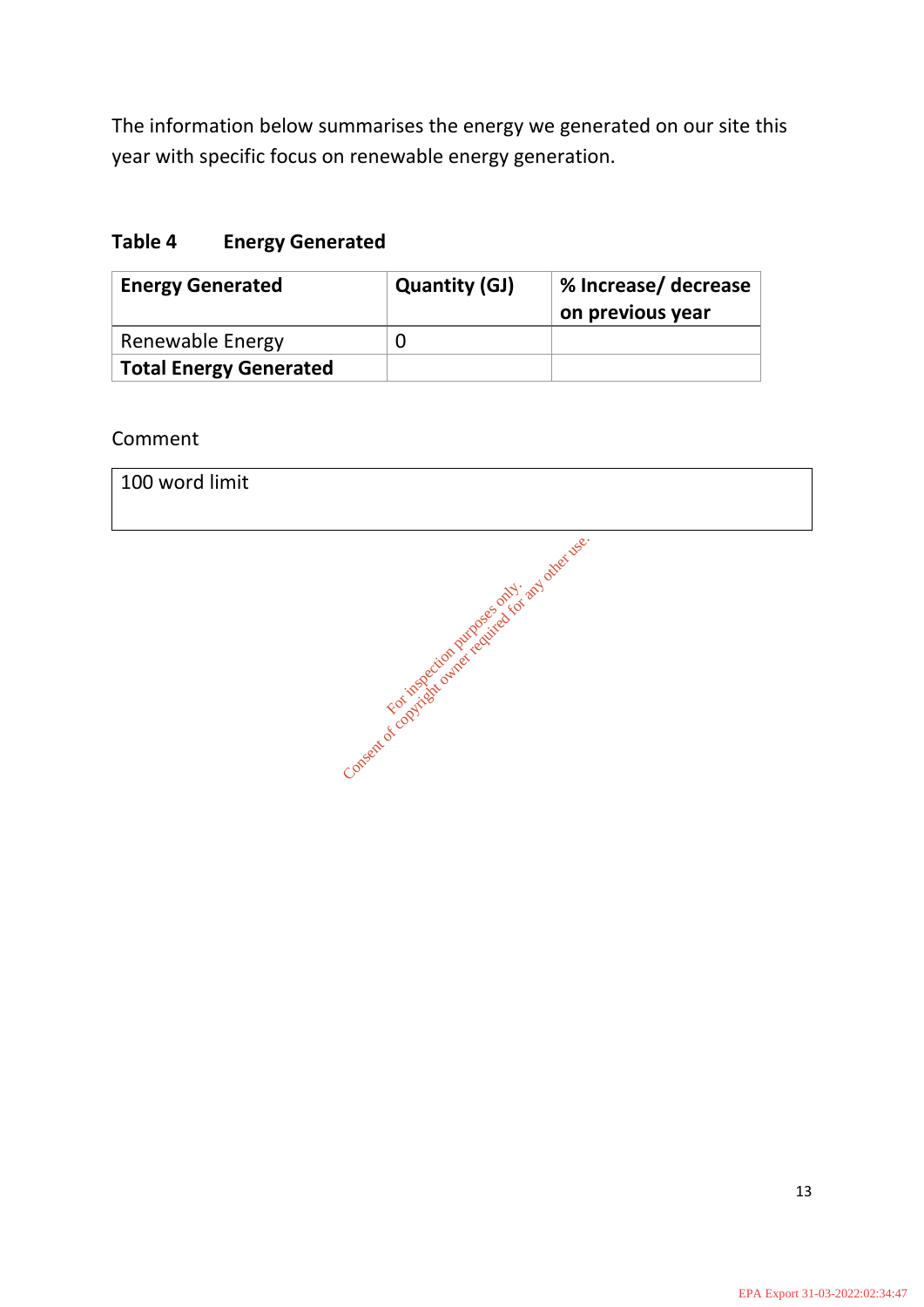# <span id="page-13-0"></span>**Water**

# **Explanation**

Water is a natural resource and we are required by our EPA licence to identify ways to reduce our use where possible. Water used in industry can be extracted from groundwater, rivers and lakes (surface water), taken from public water supplies (Irish Water), recycled from the facility's processes or harvested from rainwater.

The information below summarises and compares the quantity of water used this year compared to the previous year.

| <b>Water Used</b><br>Table 5 |
|------------------------------|
|------------------------------|

| LANIE J<br><i><b>VVALEI USEU</b></i> |                        |                  |  |
|--------------------------------------|------------------------|------------------|--|
| <b>Source of Water</b>               | Quantity               | % Increase/      |  |
| <b>Used</b>                          | (m <sup>3</sup> /year) | decrease on      |  |
|                                      |                        | previous year    |  |
| Groundwater                          | 51,098                 |                  |  |
| Surface Water                        |                        |                  |  |
| <b>Public Supply</b>                 | · pregntation          |                  |  |
| <b>Recycled Water</b>                |                        |                  |  |
| Rainwater                            |                        |                  |  |
| <b>Total Water Used</b>              | 51,098                 | Decrease of 2.5% |  |

Comment

| 100 word limit |  |  |
|----------------|--|--|
|                |  |  |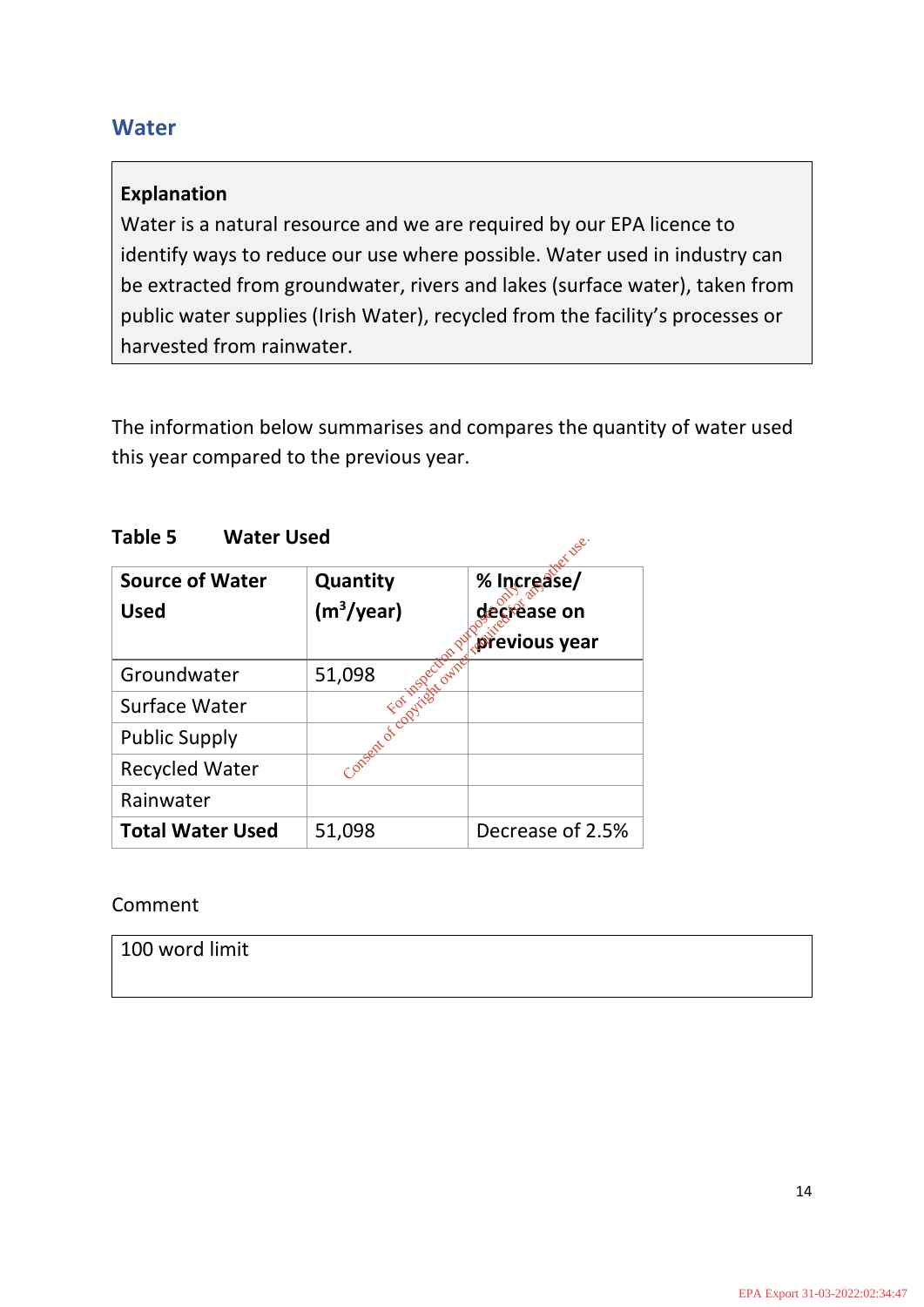#### <span id="page-14-0"></span>Environmental Complaints  $4)$

# **Explanation**

Our EPA licence requires that activities do not cause environmental nuisance such as odour, dust or noise. Our licence also requires that we have procedures in place to record, investigate and respond to environmental complaints if or when they arise.

We have an environmental complaints procedure in place where you can contact us<sup>4</sup> directly. You can also contact the EPA<sup>5</sup> if you wish to make an environmental complaint, confidentially or not.

See the information below for a summary of **all** the environmental complaints relating to our activities made directly to us and to the EPA this year.

# **Table 6 Summary of All Environmental Complaints Received in**

| <b>Type of Complaint</b>                     | kîmber of         | <b>Number</b> |
|----------------------------------------------|-------------------|---------------|
|                                              | <b>Complaints</b> | <b>Closed</b> |
| Consert of Optimized Price<br>Odour / Smells |                   |               |
| <b>Noise</b>                                 |                   | $\mathbf{1}$  |
| <b>Dust</b>                                  |                   |               |
| <b>Water Quality</b>                         |                   |               |
| <b>Air Quality</b>                           |                   |               |
| <b>Waste</b>                                 |                   |               |
| <b>Litter</b>                                |                   |               |
| <b>Vermin/Flies/Birds</b>                    |                   |               |
| <b>Soil Contamination</b>                    |                   |               |
| <b>Vibration</b>                             |                   |               |
| <b>Other</b>                                 |                   |               |

<sup>4</sup> See Section 1, Introduction – Contact Us

<sup>&</sup>lt;sup>5</sup> If you wish to contact the EPA to make an environmental complaint about an EPA licenced facility, please go to <https://lema.epa.ie/complaints>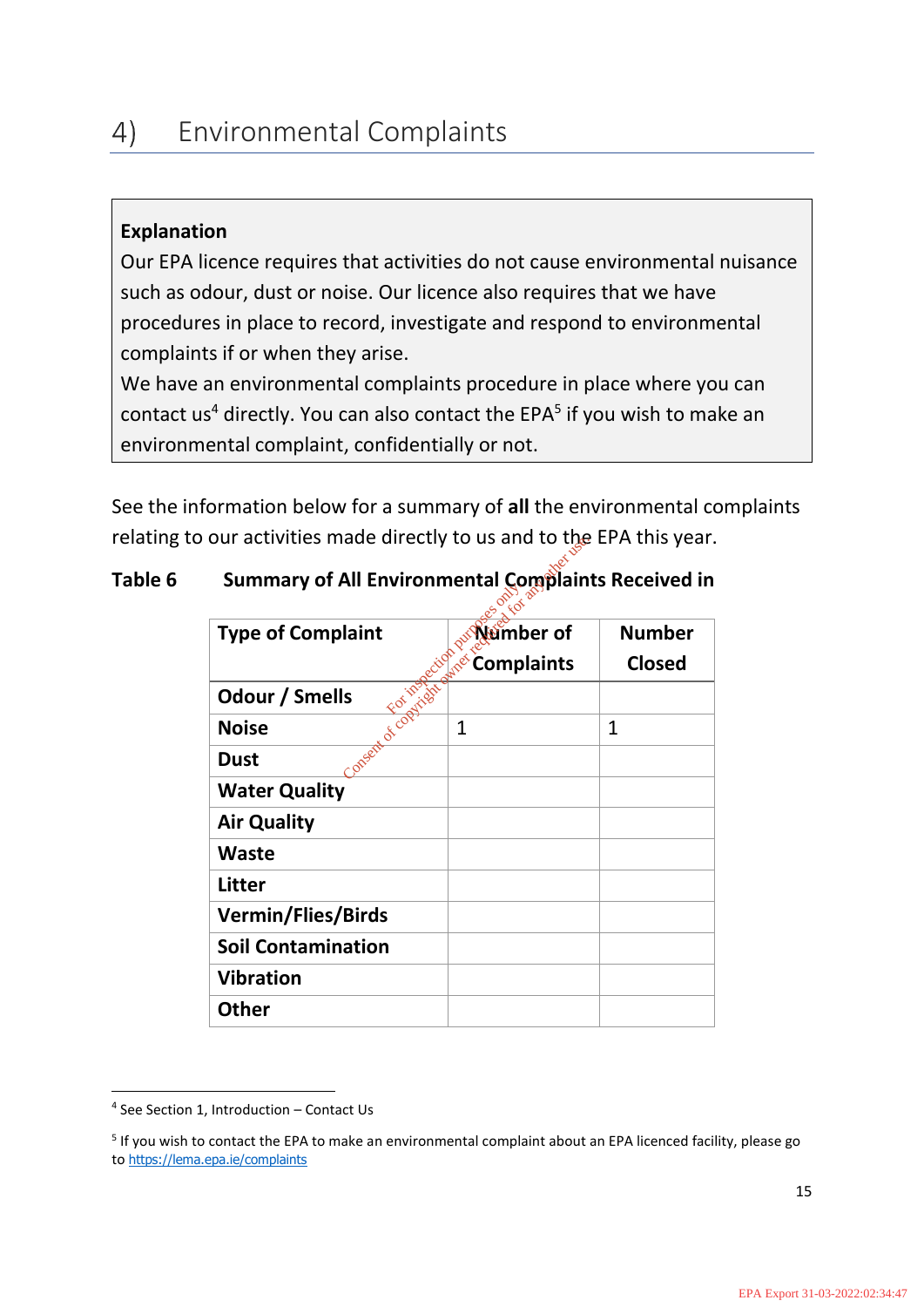# Comment

100 word limit

Consent of cor inspection purposes only. and other use.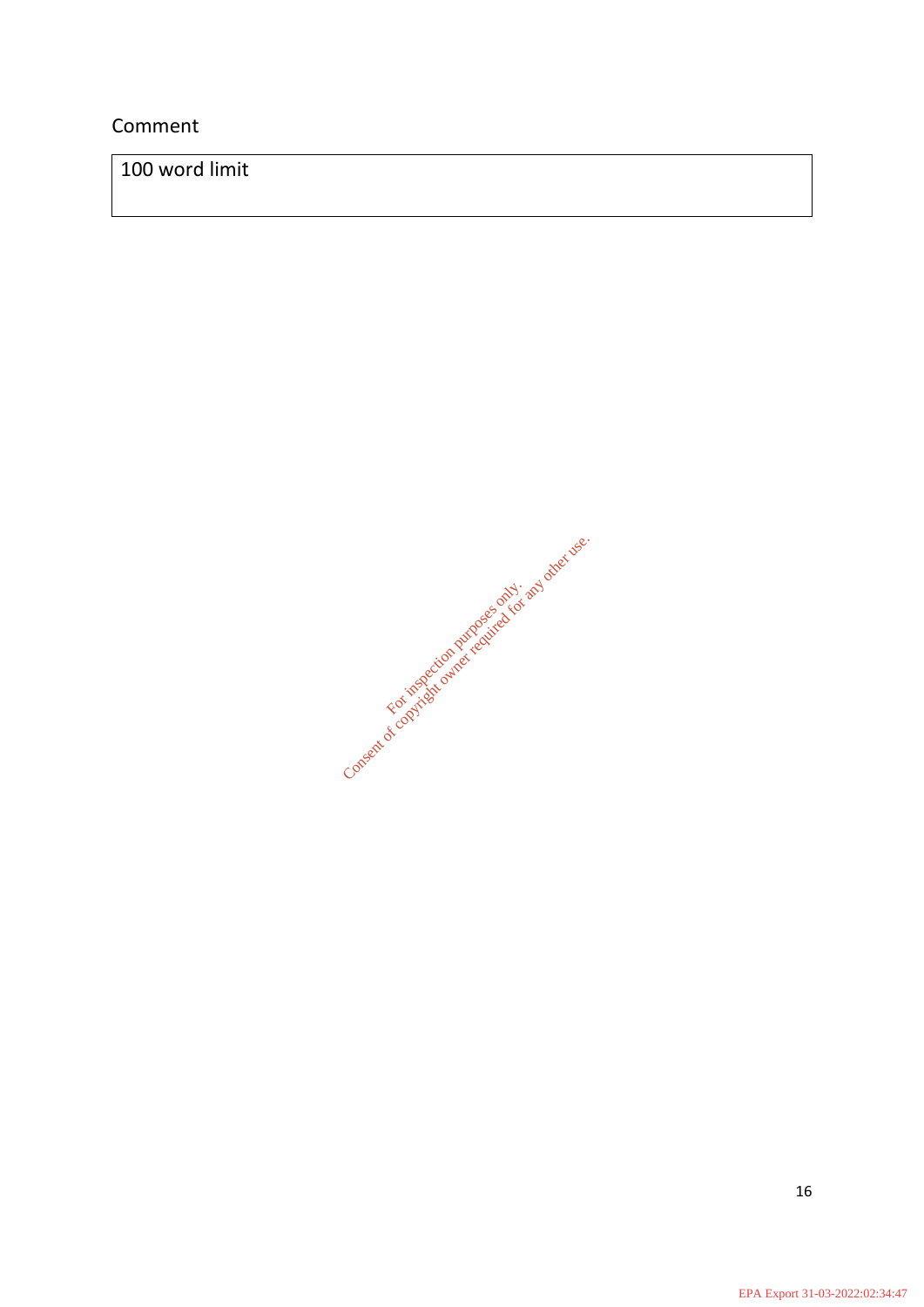#### <span id="page-16-0"></span> $5)$ Environmental Incidents

# **Explanation**

It is our responsibility as an EPA licensed facility to ensure we have systems in place to prevent incidents that have the potential to cause environmental pollution. If an incident occurs, we are required to report it to the EPA, investigate the cause and fix the problem.

The EPA classify environmental incidents into 5 categories based on the potential impact on the environment:

- Minor
- Limited
- **Serious**
- **Very Serious**
- Catastrophic

See Table 6 for the number of the environmental incidents we reported to the EPA this year. Consent of copyright owner required for any other any other limits of consent of copyright owner required for any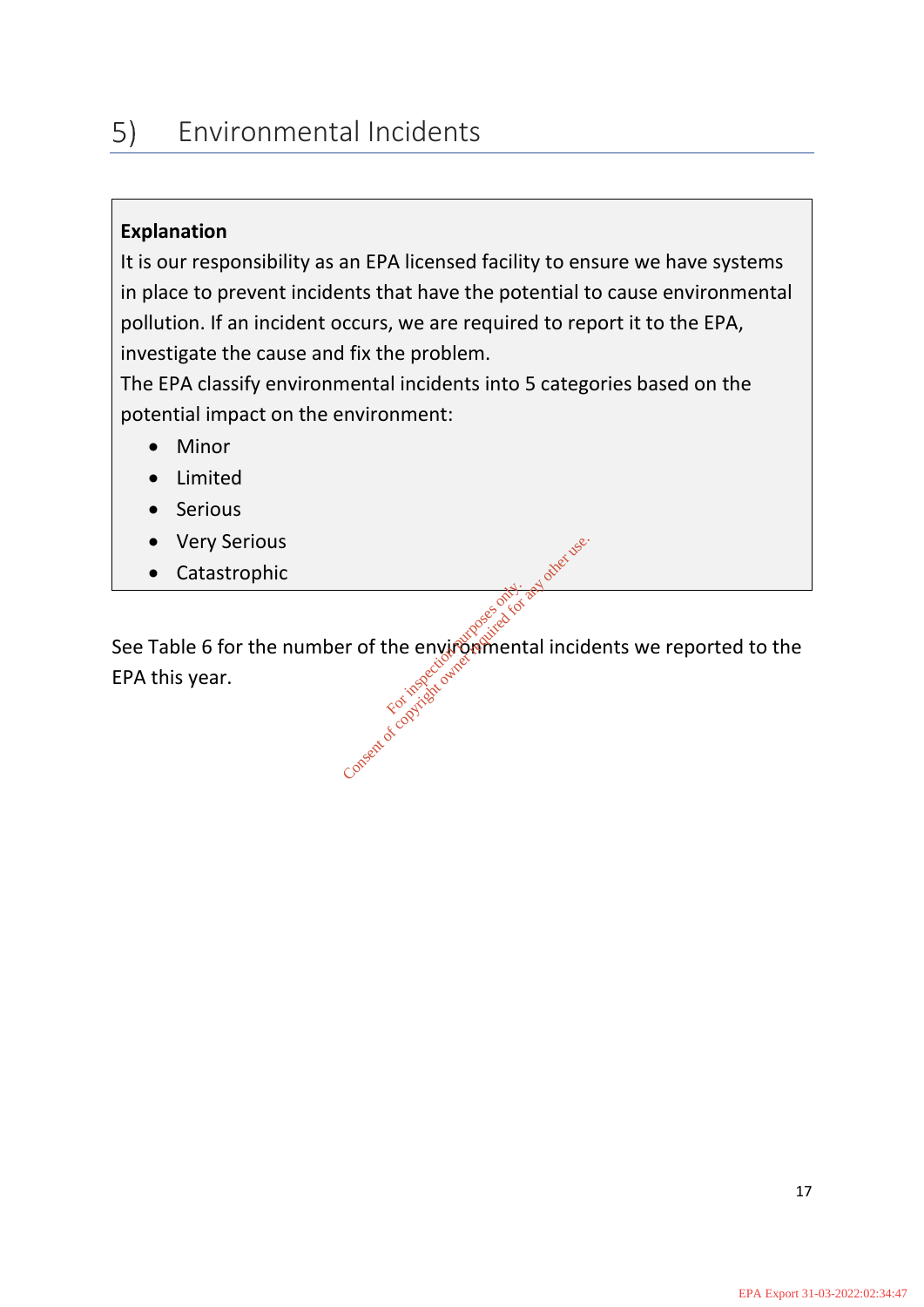| Incident           | <b>Minor</b>   | <b>Limited</b> | <b>Serious</b>                                       | <b>Very</b>    | Catastrophic   |
|--------------------|----------------|----------------|------------------------------------------------------|----------------|----------------|
| <b>Category</b>    |                |                |                                                      | <b>Serious</b> |                |
| Abatement          | $\mathbf 0$    | $\mathbf 0$    | $\mathbf 0$                                          | $\mathbf 0$    | $\mathbf 0$    |
| Equipment          |                |                |                                                      |                |                |
| Offline            |                |                |                                                      |                |                |
| Breach of          | $\mathbf 0$    | $\mathbf 0$    | $\mathbf 0$                                          | $\mathbf 0$    | $\mathbf 0$    |
| <b>Ambient ELV</b> |                |                |                                                      |                |                |
|                    |                |                |                                                      |                |                |
| Breach of          | $\mathbf 0$    | $\mathbf 0$    | $\mathbf 0$                                          | $\mathbf 0$    | $\mathbf 0$    |
| Emission           |                |                |                                                      |                |                |
| Limit              |                |                |                                                      |                |                |
| Explosion          | $\mathbf 0$    | $\mathbf 0$    | $\mathbf 0$                                          | $\mathbf 0$    | $\mathbf 0$    |
|                    |                |                |                                                      |                |                |
|                    |                |                |                                                      |                |                |
| Fire               | $\mathbf 0$    |                |                                                      | $\mathbf 0$    | $\mathbf 0$    |
|                    |                |                |                                                      |                |                |
|                    |                |                | meant of coopyright with the division and other beef |                |                |
| Monitoring         | $\mathbf 0$    |                |                                                      | $\overline{0}$ | $\mathbf 0$    |
| Equipment          |                |                |                                                      |                |                |
| Failure            |                |                |                                                      |                |                |
| Odour              | $\mathbf 0$    | $\mathbf 0$    | $\mathbf 0$                                          | $\mathbf 0$    | $\mathbf 0$    |
|                    |                |                |                                                      |                |                |
|                    |                |                |                                                      |                |                |
| Spillage           | $\overline{0}$ | $\mathbf 0$    | $\overline{0}$                                       | $\overline{0}$ | $\overline{0}$ |
|                    |                |                |                                                      |                |                |
|                    |                |                |                                                      |                |                |
| Breach of          | $\mathbf 0$    | $\mathbf 0$    | $\overline{0}$                                       | $\mathbf 0$    | $\mathbf 0$    |
| trigger Level      |                |                |                                                      |                |                |
|                    |                |                |                                                      |                |                |
| Uncontrolled       | $\overline{0}$ | $\mathbf 0$    | $\overline{0}$                                       | $\overline{0}$ | $\mathbf 0$    |
| Release            |                |                |                                                      |                |                |
|                    |                |                |                                                      |                |                |

# **Table 7 Number of Environmental Incidents**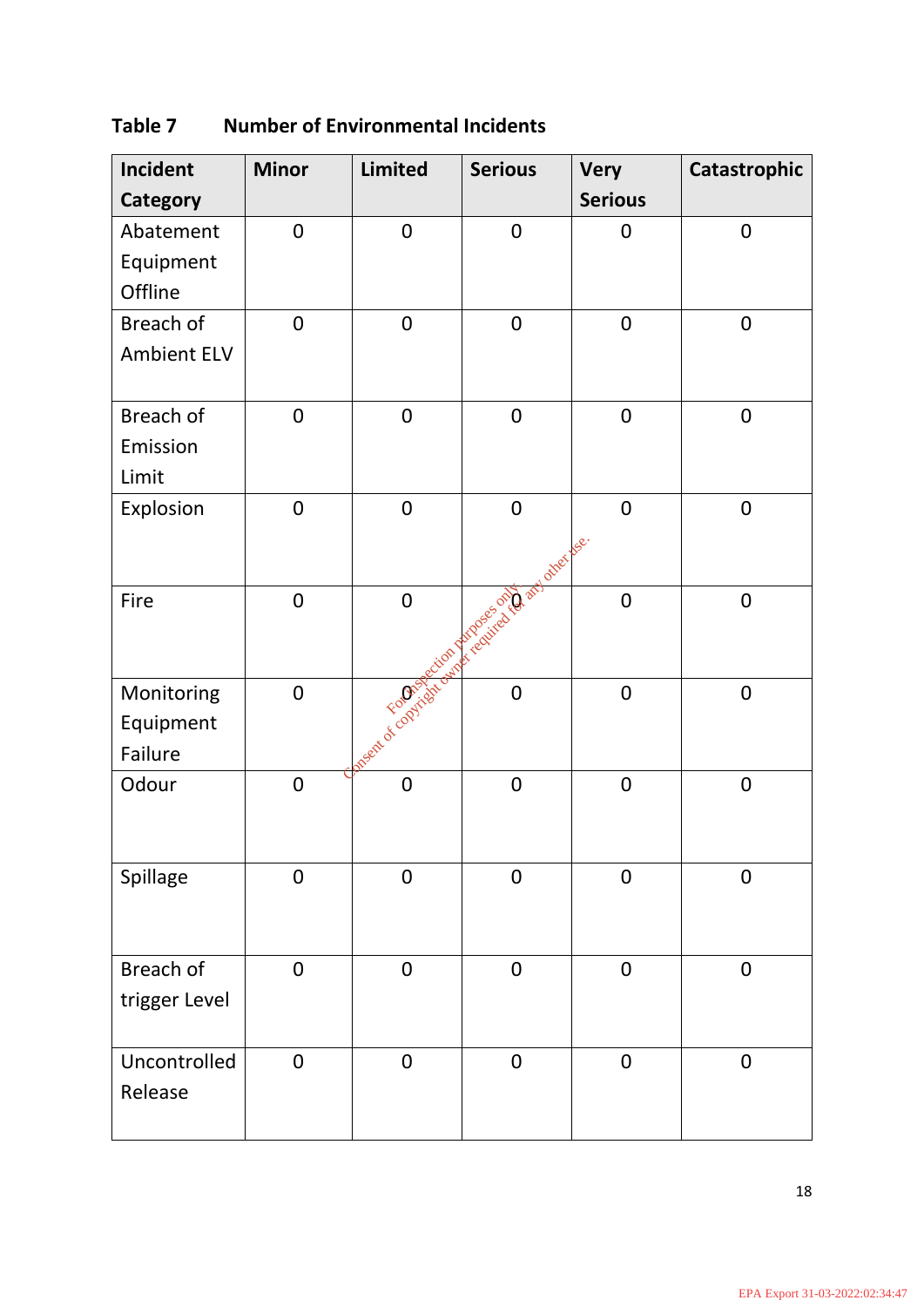| Incident | <b>Minor</b> | <b>Limited</b> | <b>Serious</b> | <b>Very</b>    | Catastrophic |
|----------|--------------|----------------|----------------|----------------|--------------|
| Category |              |                |                | <b>Serious</b> |              |
| Other    |              |                |                |                |              |

# Comment

| 100 word limit |  |  |
|----------------|--|--|
|                |  |  |

Consent of cor inspection purposes only. and other use.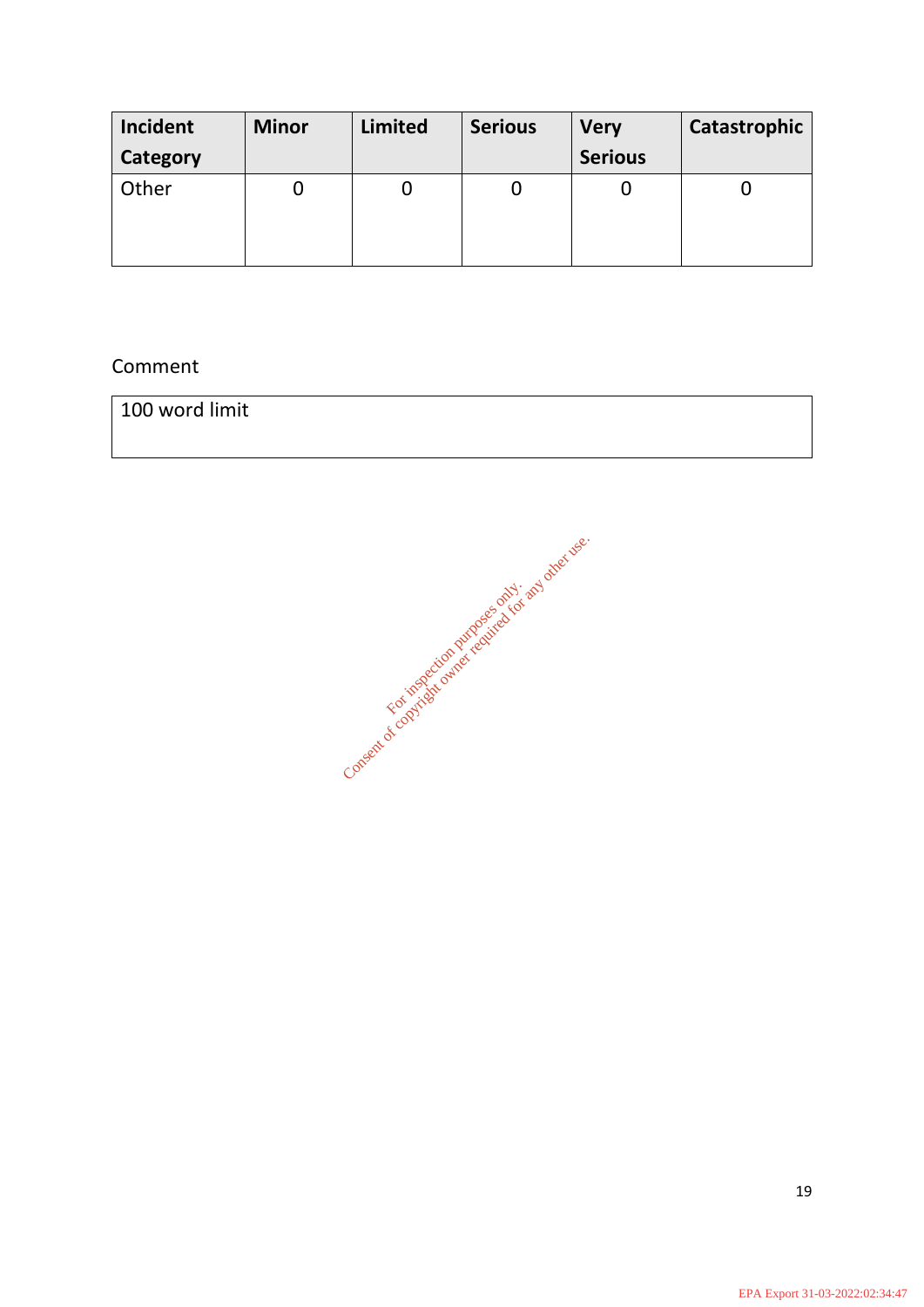# <span id="page-19-0"></span>**Explanation**

We are required to ensure the emissions from our activities do not cause environmental pollution.

We are required to monitor any of the following emissions that we make:

- Storm water
- Waste water
- Air
- **Groundwater**
- Noise

We regularly test any such emissions for specific pollutants and materials to ensure they do not contain levels of pollution that exceed emission limit values (ELVs) or cause environmental pollution. If monitoring of an emission indicates an ELV is exceeded, we are reguived to report this to the EPA $6$ . but we still carry out monitoring and report all incidents that may give rise to the EPA licence. Some emissions monitored do not have specific ELVs,<br>but we still carry out monitoring and report all incidents that may give

The next sub-sections of this reported marise our compliance with any ELVs set in our EPA licence. Some emissions monitored do not have specific ELVs, environmental pollution.

<sup>6</sup> See section 5, Incidents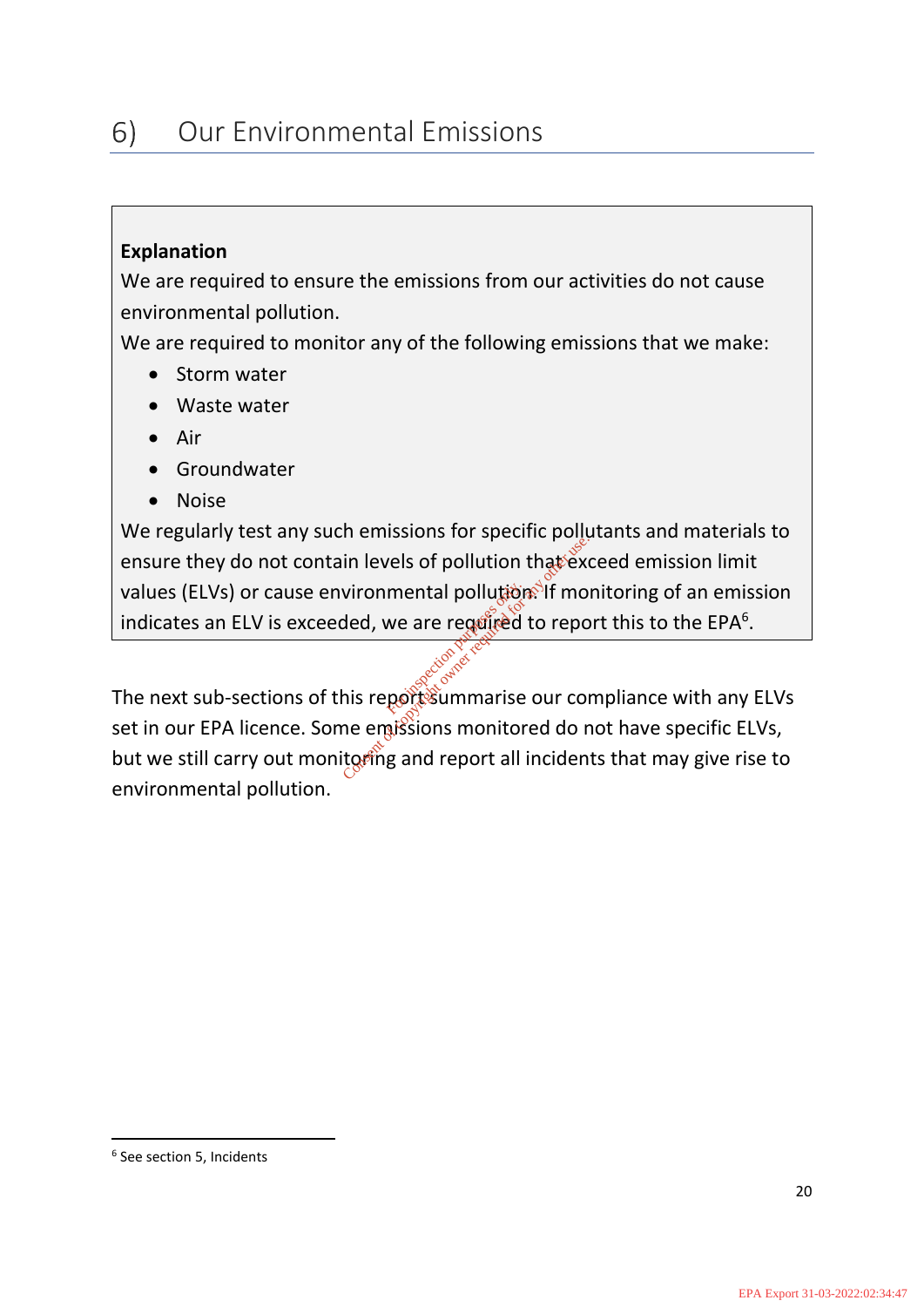# <span id="page-20-0"></span>**Storm Water**

# **Explanation**

Storm water is rain water run-off from roof and non-process areas of a facility, e.g. carparks, and generally shall not contain any pollution. Storm water is usually released into a local water body after a basic form of treatment. Our EPA licence requires that we manage storm water to ensure no polluting substances or materials are released into the environment.

The information below summarises how the storm water from our facility is treated, where it is released and the results of monitoring this year.

# **1.** Storm water from our facility is managed prior to release by;

Storm water from our facility passes through an oil waste interceptor then<br>
flows through a emission point (SW2)<br>
2. Storm water from our facility is released into the following water<br>
bodies: flows through a emission point (SW2) our facility is managed prior<br>Consent of consenting the control of any other<br>point (SW2) and consent of a property of any other use.<br>Society is released into the consent of the consent of the consent of the consent of the

# **2. Storm water from our facility is released into the following water bodies:**

A land drain is located adjacent the south-western boundary of the site, which merges with the Roughgrange River, a tributary of the River Boyne.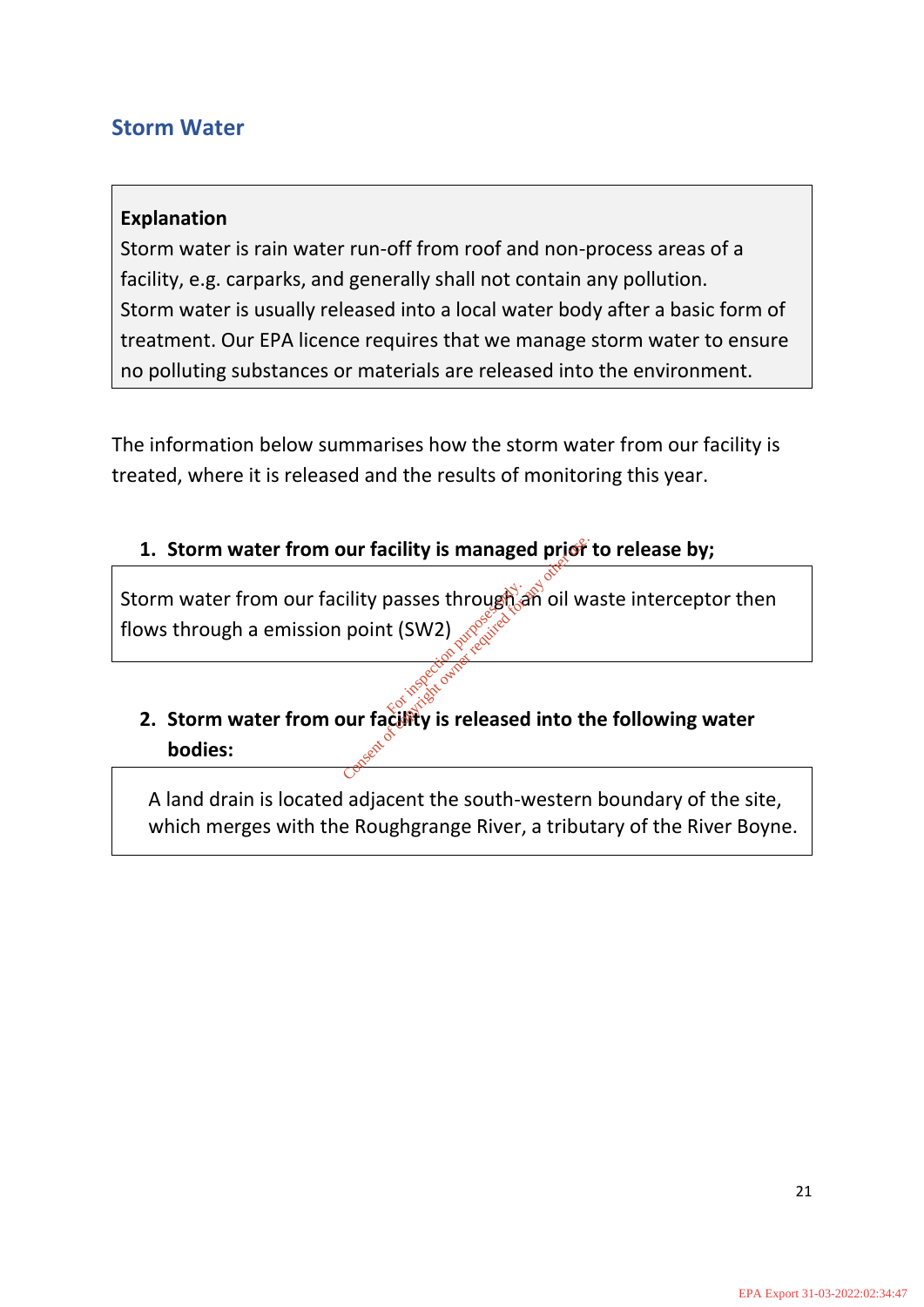## **Table 8 Summary of Storm Water Monitoring**

| Parameter<br>measured | <b>No. of Samples</b> | % Compliant <sup>7</sup> | <b>Comment</b> |
|-----------------------|-----------------------|--------------------------|----------------|
| Ph                    |                       | 100%                     |                |
| Conductivity          |                       | 100%                     |                |
| <b>COD</b>            | 4                     | 100%                     |                |
| Ammonia               | 4                     | 100%                     |                |
| <b>Total Nitrogen</b> | 3                     | 100%                     |                |

Add rows as necessary

#### Comment



 $7\%$  compliant = [(number of samples compliant) / (number of samples taken)] x 100. Compliance could refer to emission limit values or trigger levels. The EPA commonly use trigger levels on stormwater discharges.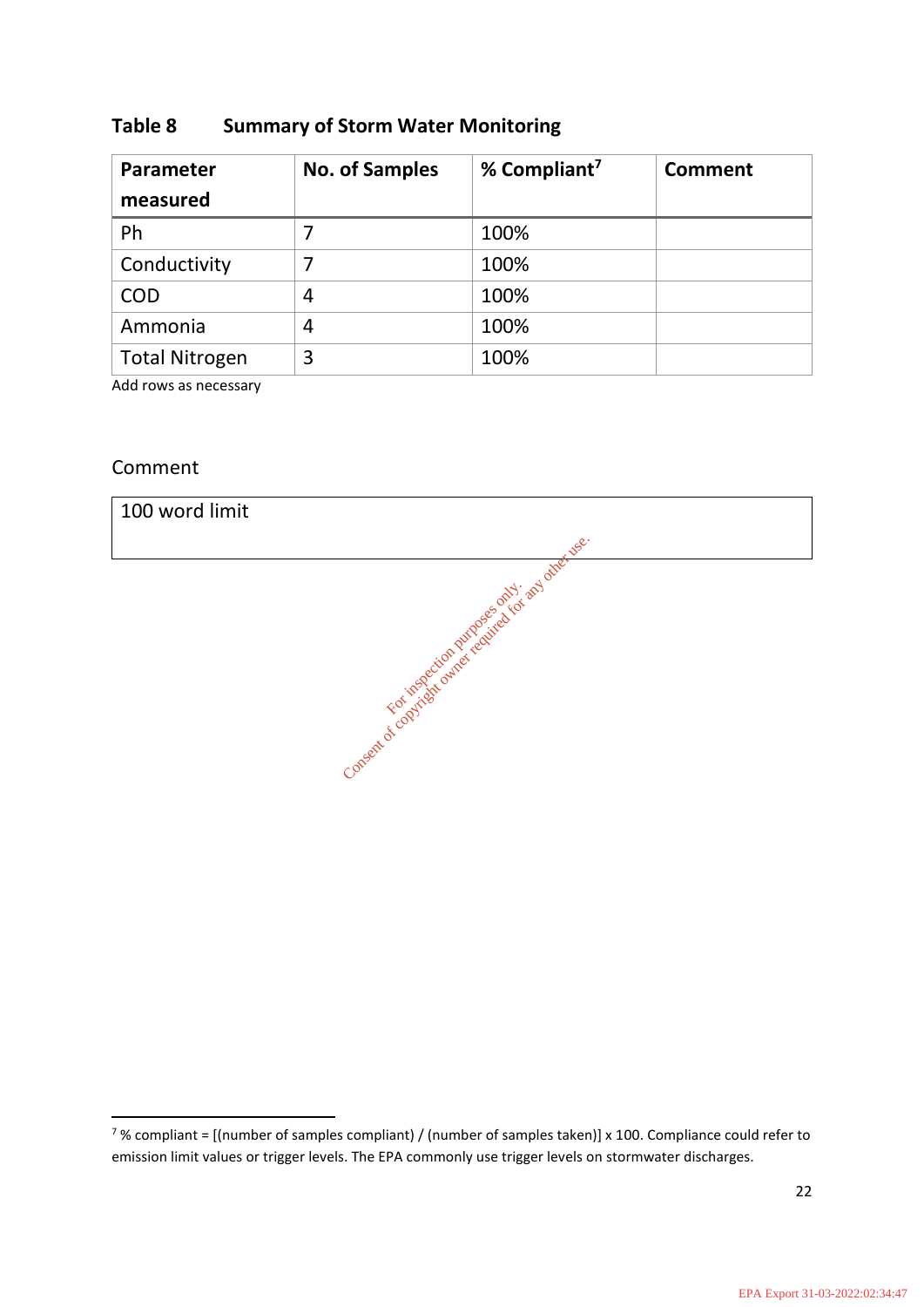# <span id="page-22-0"></span>**Waste Water**

# **Explanation**

There are two types of waste water that can be produced:

- − Process waste water produced from the activities and;
- − Sanitary waste water from toilets, washrooms and canteens.

Our EPA licence requires us to manage our waste water on or off-site and ensure that it does not cause environmental pollution when discharged into the environment.

The information below summarises how we treat the waste water produced from our activities, where it is released and the results of monitoring this year.

# **1. Waste water produced by our activities is treated as follows before discharge to a receiving waterbody**;

Waste water produced by our activities is treated through 2 screeners and the it flows to a lined HDPE lagoon. The waste water is the pumped through a Dissolved Air Floatation unit an into a second Lined HDPE lagoon. The wastewater is then tankered from site by a registered contractor to a licensed wastewater treatment facility iving waterbody.<br>
iving waterbody.<br>
w our activities is treated to the vaster<br>
PE lagoon. The waster<br>
in unit an into a seconred from site by a re Conserved by our activities is treat<br>
ving waterbody:<br>
y our activities is treated three<br>
PE lagoon. The waste water is<br>
unit any into a second Lined<br>
red from site by a registered

# **2. Treated waste water from our facility is released into the following water bodies:**

No Treated waste water from our facility is released to a water body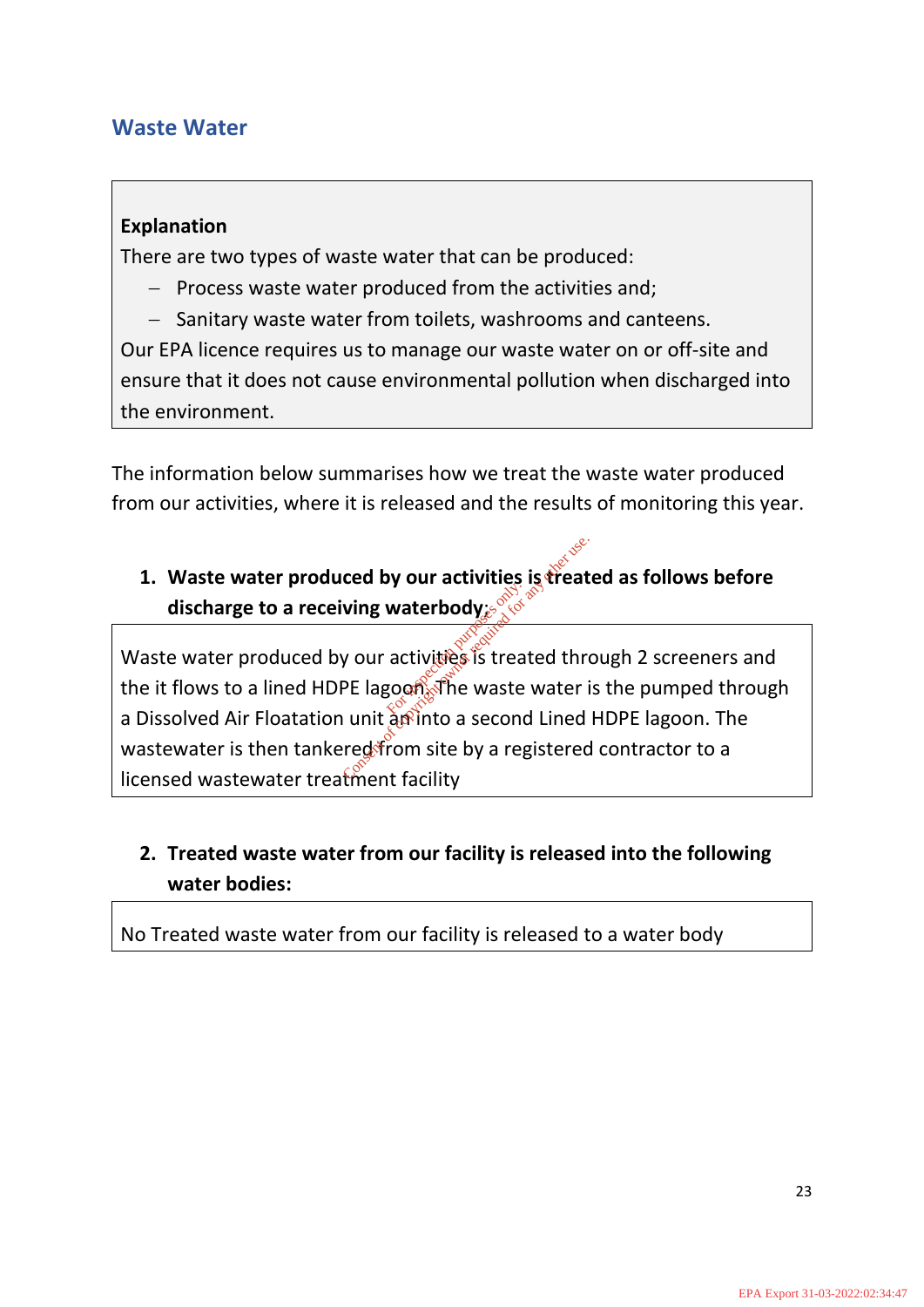# **Table 9 Summary of Waste Water Monitoring**

| <b>Parameter</b>         | <b>No. of Samples</b> | % Compliant | <b>Comment</b> |
|--------------------------|-----------------------|-------------|----------------|
| measured                 |                       |             |                |
| <b>BOD</b>               | 51                    | 100%        |                |
| <b>COD</b>               | 49                    | 100%        |                |
| Ammonia                  | 49                    | 100%        |                |
| <b>Total Nitrate</b>     | 49                    | 100%        |                |
| <b>Total Phosphorous</b> | 49                    | 100%        |                |
| <b>Suspended Solids</b>  | 49                    | 100%        |                |
| Fats, Oils, Greases      | 49                    | 100%        |                |
| pH                       | 49                    | 100%        |                |

Consent of copyright owner currences only. and other use.

Add rows as necessary

Comment

100 word limit

24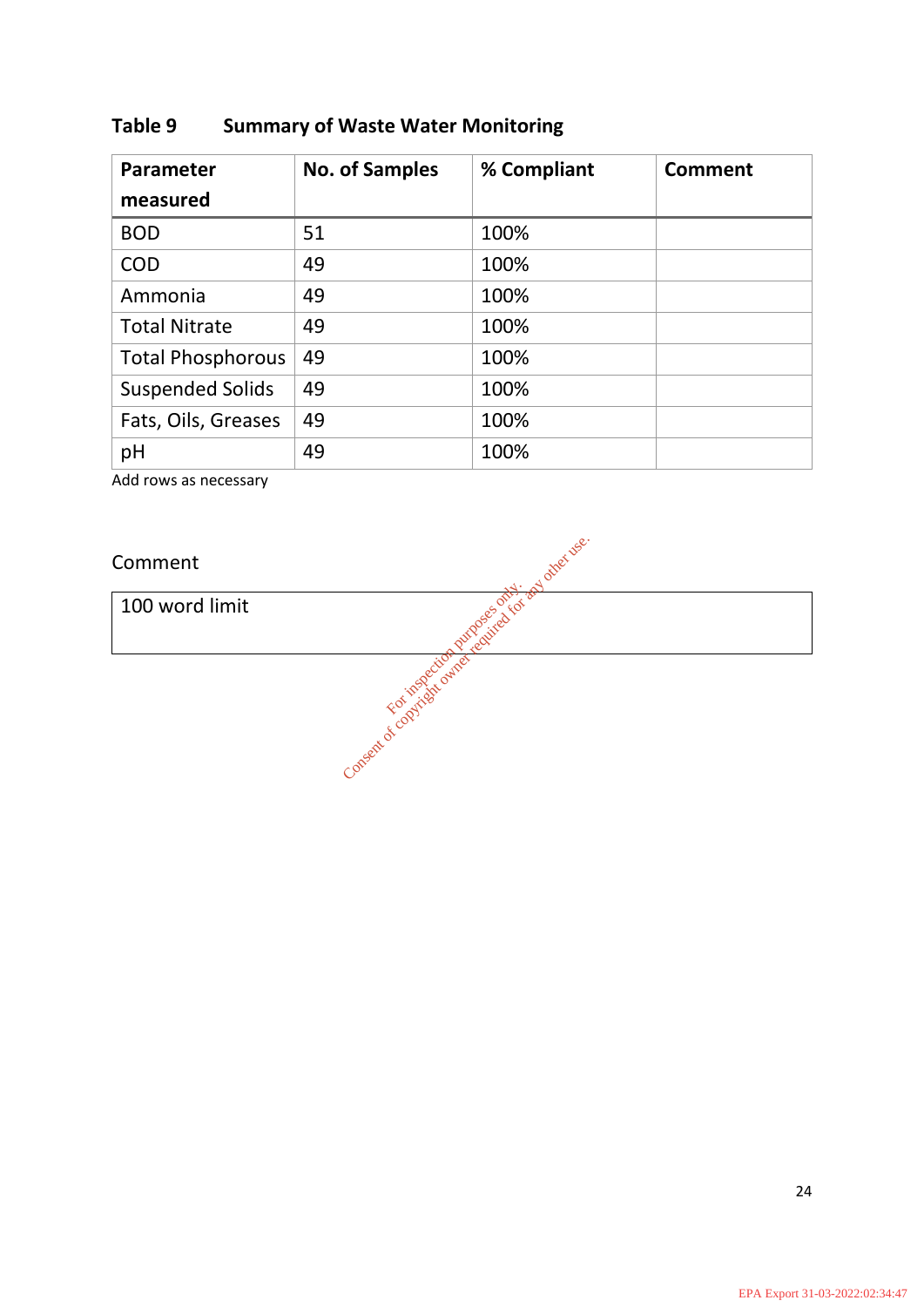# <span id="page-24-0"></span>**Explanation**

Generally, three types of air emissions are monitored from industry in Ireland: gases, dust (particulates) and odour. Our EPA licence requires us to ensure that any air emissions from our activities do not cause air pollution or create an odour nuisance.

The information below details the number of air emission points we monitor, the results from testing the air emissions and any odour assessments carried out by us and the EPA this year.

**1. We monitor air emissions from the following number of emission points at our facility.** ons from the following num<br>
Explorations Monitoring<br>
of Samples 80 Compliant

# **Table 10 Summary of Air Emissions Monitoring**

| at our facility.                                       |                | $\infty$    |                |  |  |
|--------------------------------------------------------|----------------|-------------|----------------|--|--|
| N/A                                                    |                |             |                |  |  |
| <b>Summary of Air Emissions Monitoring</b><br>Table 10 |                |             |                |  |  |
| Parameter<br>measured                                  | No. of Samples | % Compliant | <b>Comment</b> |  |  |
|                                                        |                |             |                |  |  |
|                                                        |                |             |                |  |  |

Add rows as necessary

## Comment

| 100 word limit |  |  |
|----------------|--|--|
|                |  |  |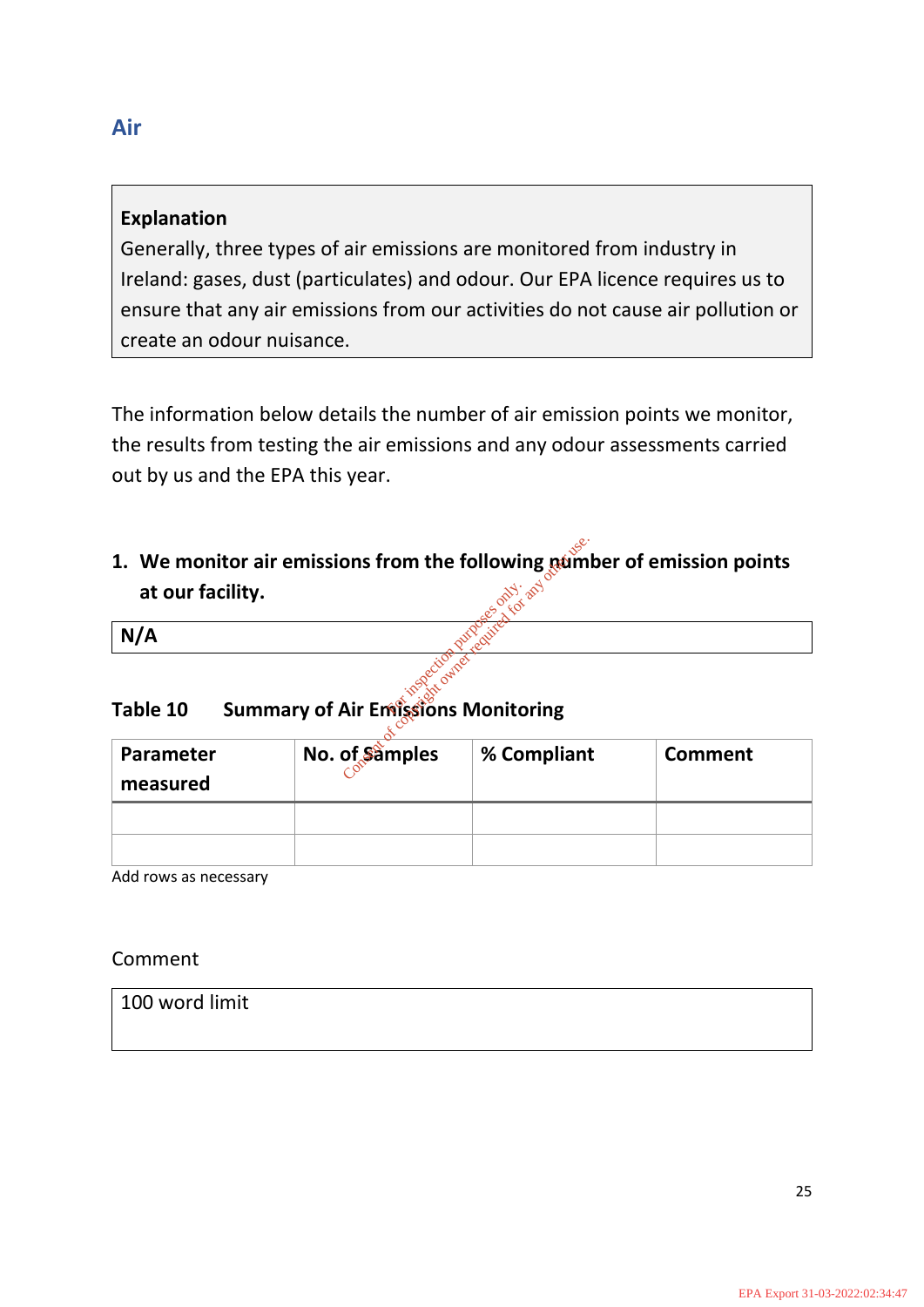# **Table 11 Summary of Odour Assessments Carried Out**

| <b>Assessment</b><br><b>Conducted By</b> | No. of Odour<br><b>Assessments</b> | % Compliant <sup>8</sup> | Comment |
|------------------------------------------|------------------------------------|--------------------------|---------|
| Licence Holder                           | 12                                 | 100                      |         |
| EPA                                      |                                    |                          |         |

Add rows where necessary

## Comment



 $8$  A compliant odour assessment is based on EPA Odour Impact Assessment Guidance available at  $\underline{\mathrm{Air}}$ [Enforcement | Environmental Protection Agency \(epa.ie\)](https://www.epa.ie/our-services/compliance--enforcement/air/air-enforcement/)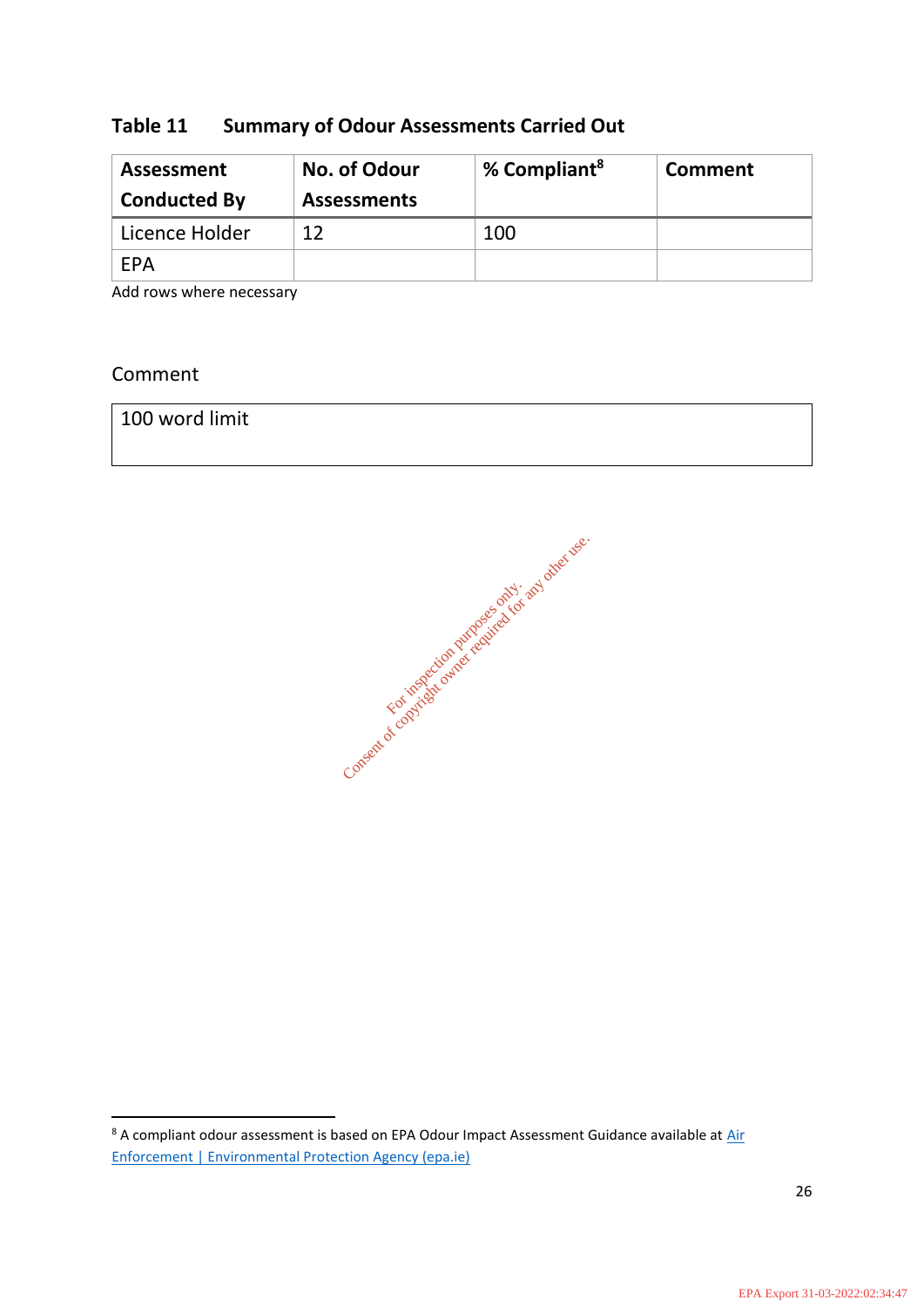# <span id="page-26-0"></span>**Fugitive Solvent Emissions**

**Are you required to monitor fugitive solvent air emissions from your facility?**



# **Explanation**

The use of solvents is regulated under Irish and European Union (EU) Regulations<sup>9</sup>. Solvents are chemicals that, by their nature, are volatile (evaporate readily under ambient conditions). Solvents can be found in many inks, glues and cleaning agents. Due to the volatility of solvents some emissions may be released into the atmosphere during our activities before being captured in our air treatment system. This type of emission is called a **fugitive solvent emission**.

The information below summarises the quantity of solvents used this year, the percentage of fugitive solvent emissions (% of total quantity used) and whether the percentage complied with the targets set in the EU Regulations. mmarises the quantity<br>vent emissions (% of<br>complied with the target<br>Fugitive Solvent Emis Conserved to the quantity of solvent emissions (% of total quantity of solvent of conserved for any other requires  $\frac{1}{2}$  and  $\frac{1}{2}$  and  $\frac{1}{2}$  and  $\frac{1}{2}$  and  $\frac{1}{2}$  and  $\frac{1}{2}$  and  $\frac{1}{2}$  and  $\frac{1}{2}$ 

# **Table 12 Summary of Fugitive Solvent Emissions**

| <b>Quantity of Solvents</b><br>Used (Kg) | <b>S</b> Fugitive Solvent<br><b>Emissions</b> | Compliant |
|------------------------------------------|-----------------------------------------------|-----------|
|                                          |                                               |           |

Comment

<sup>&</sup>lt;sup>9</sup> See Annex VII of the Industrial Emissions Directive

<https://ec.europa.eu/environment/industry/stationary/ied/legislation.htm>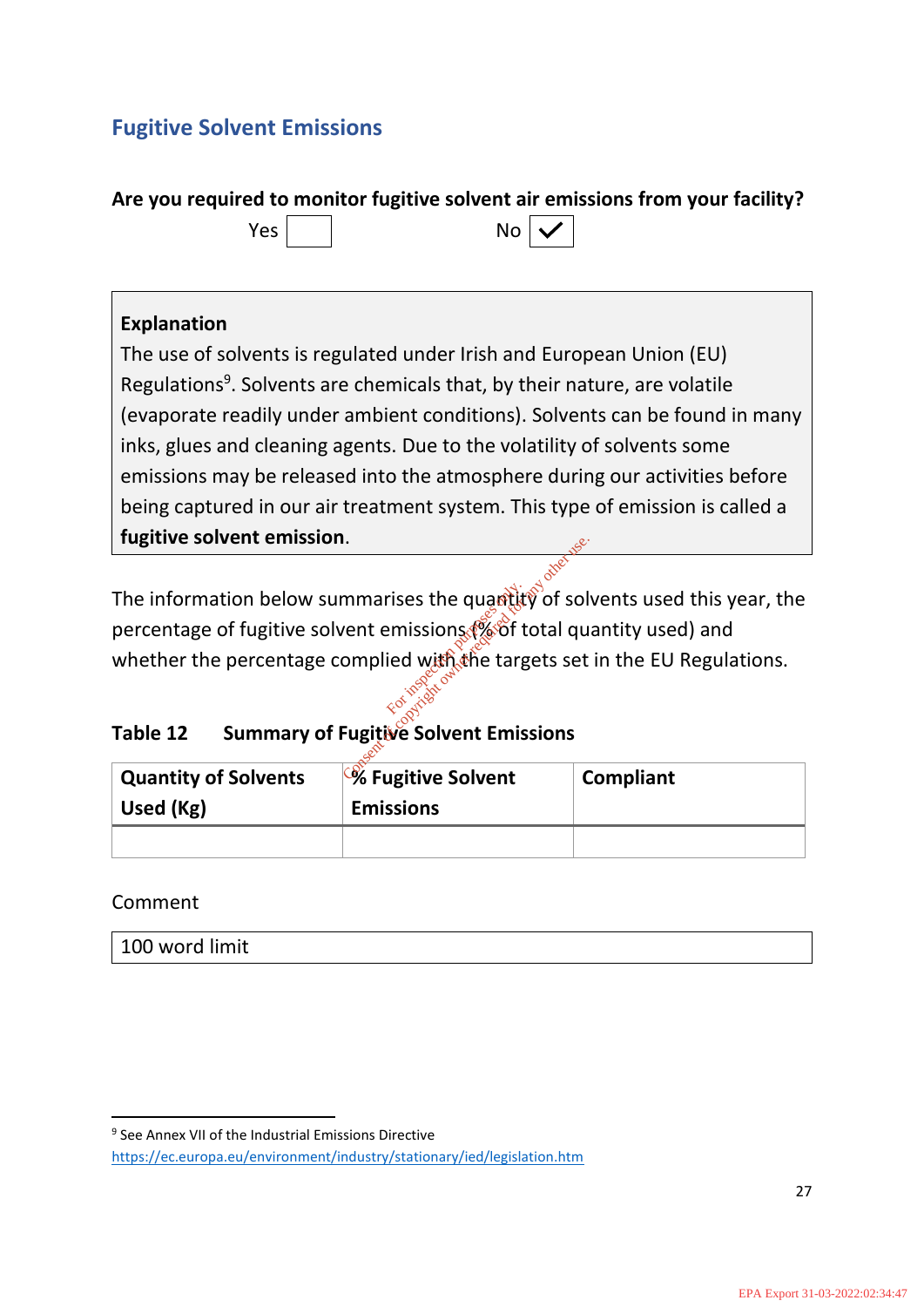# <span id="page-27-0"></span>**Groundwater**

# **Explanation**

Groundwater is an important and sensitive resource in Ireland. Our EPA licence requires that we monitor groundwater to ensure our activities do not cause groundwater pollution.

Understanding how groundwater flows through soil and rock layers and eventually into surface and coastal waters is a complex science. Sometimes groundwater pollution that occurred in the past can take years and even decades to disappear. Therefore, it is important that experts help us monitor and interpret results from groundwater monitoring and testing.

The information below is a basic summary of the condition of the groundwater this year.

**1. Do you have a groundwater monitoring programme in place?** 



**2. Have the groundwater monitoring results over the last 5 years indicated the presence of groundwater pollution? Example 2** The conservation purposes on the conservation purposes of conservation purposes on the diversion pollution?



**Table 13 List of Groundwater Pollutants Identified**



Add rows as necessary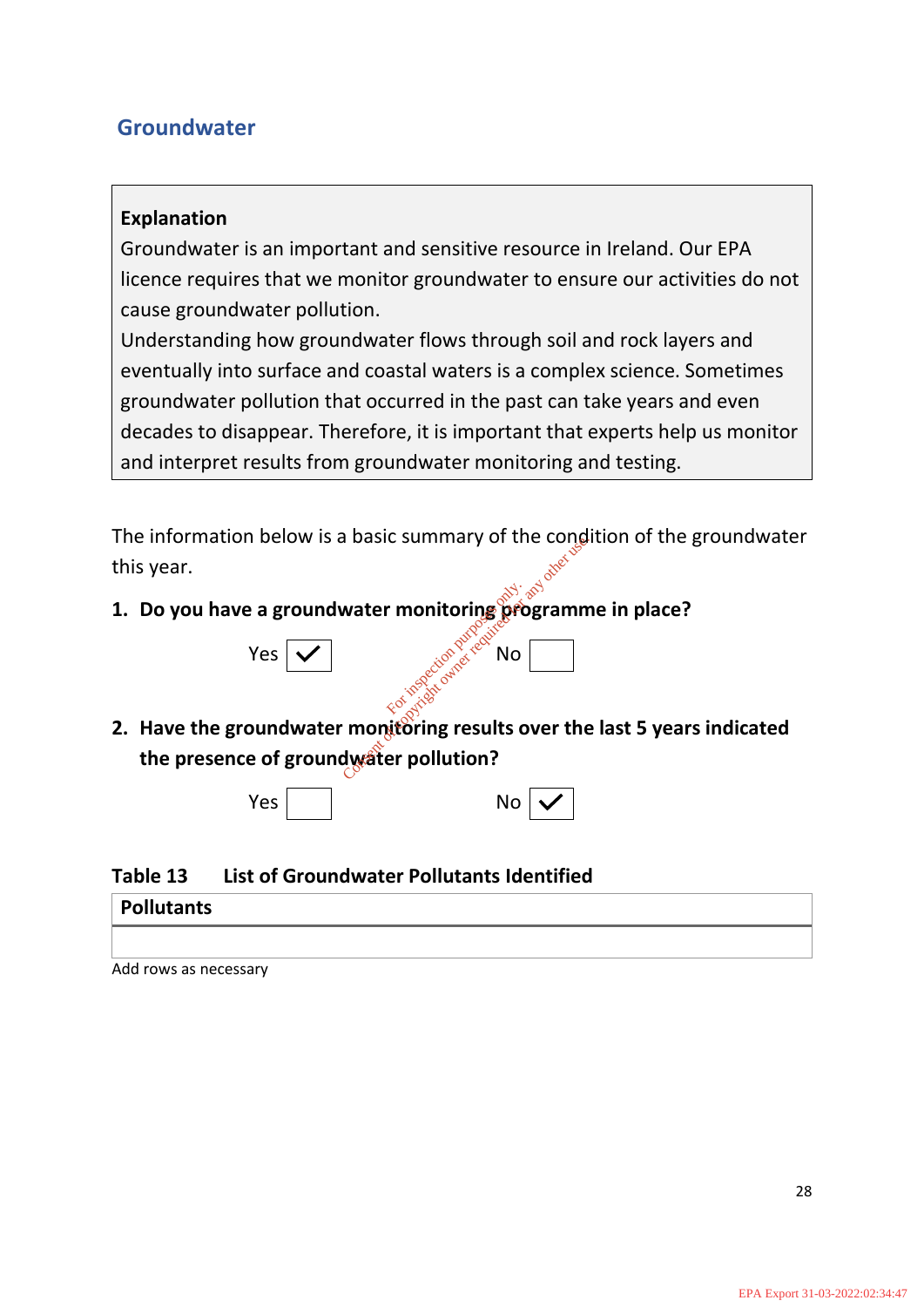**3. Give details of the investigations and subsequent actions taken, where applicable, to manage the groundwater pollution.**

150 word limit

Comment

100 word limit

Consent of cor inspection purposes only. and other use.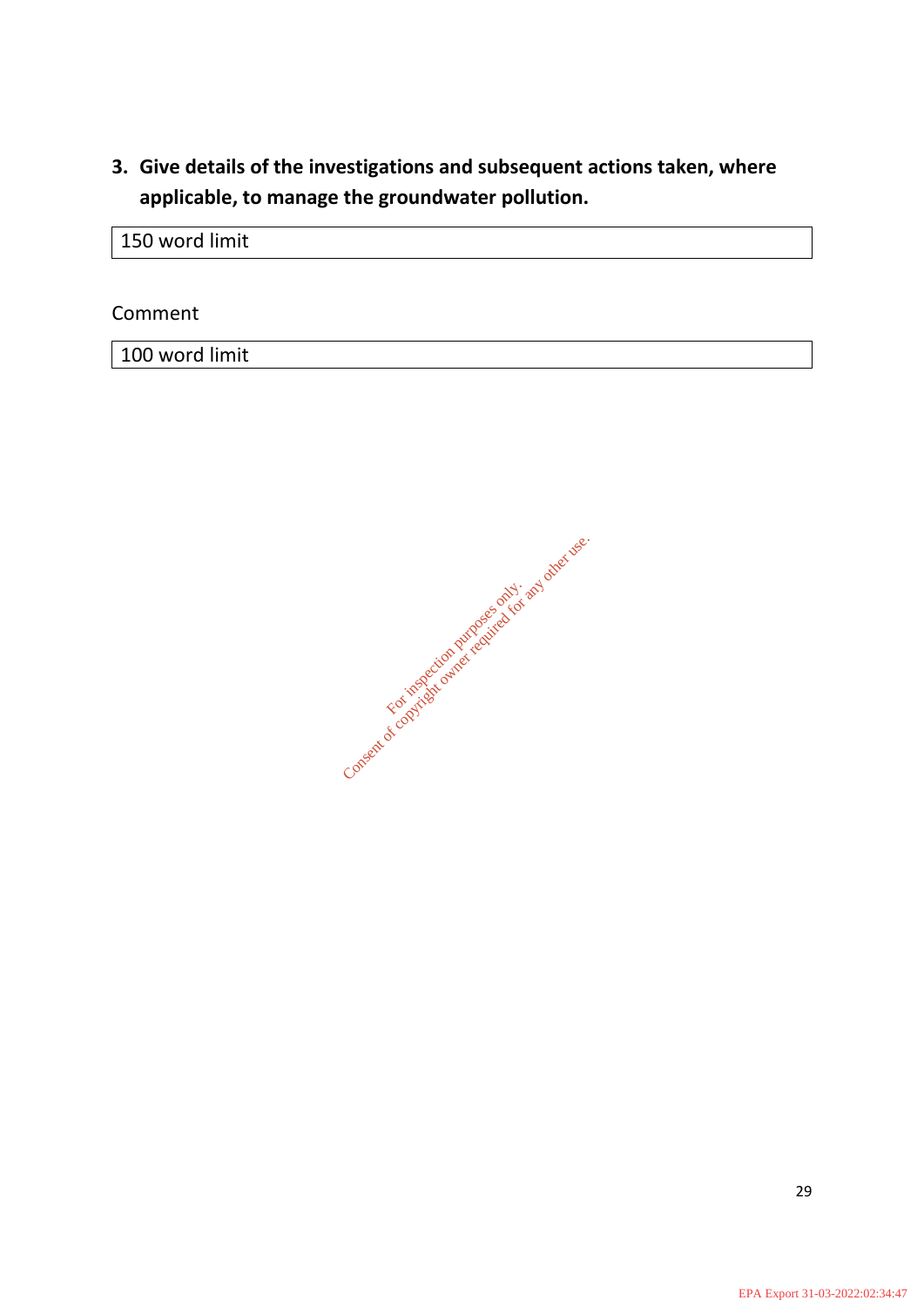# <span id="page-29-0"></span>**Noise**

# **Explanation**

Our EPA licence requires that we monitor noise emissions from our facility. Noise monitoring can be conducted at the boundary of our facility and/or at locations beyond the boundary referred to as "noise sensitive locations". Noise monitoring requires the use of special noise monitoring equipment. Our EPA licence requires that noise produced by our facility shall not exceed the noise limit values and/or give rise to nuisance.

The information below gives a summary of when and where we conducted noise monitoring this year and if results complied with our EPA licence limits.

## **1. We conducted noise monitoring on the following dates this year:**

| 01/12/2021 and 02/12/2021 |  |
|---------------------------|--|
|---------------------------|--|

# **2. Where was the noise monitoring carried out? Example 12 and 2011**<br>
Conserved on the following<br>
Second to the conserved out?<br>
Any of our facility;<br>
ve locations off-site; or

- **i.** the boundary of our facility;
- **ii. noise sensitive locations off-site; or** For inspection purposes only.
- **iii. both.**

Both

# **3. Were measured noise levels compliant with your EPA licence limits?**

 $Yes | √ |$  No

If No, we took the following actions to address the noise level exceedances?

| 150 word limit |  |
|----------------|--|
|----------------|--|

Comment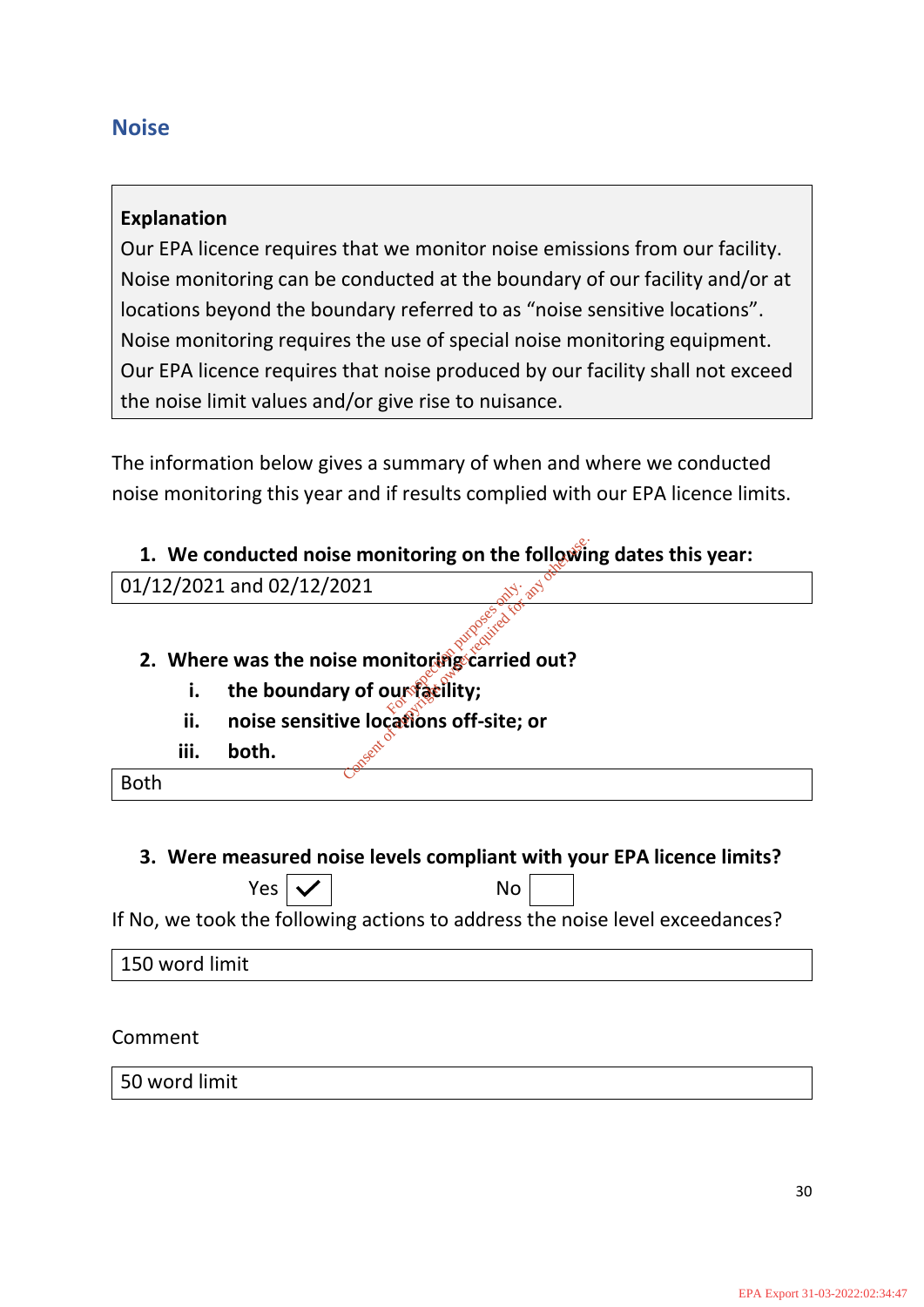# <span id="page-30-1"></span><span id="page-30-0"></span>**Waste Generated**

## **Explanation**

Our EPA licence requires us to manage the waste we generate in a manner that does not cause environmental pollution.

We manage, store and record hazardous, non-hazardous and inert waste we generate in accordance with our licence. We ensure that this waste is subsequently treated or disposed of in accordance with the relevant waste Regulations.

The information in Table 14 is a summary of waste we generated this year and the percentage increase or decrease on the previous year. The percentage recovery is the amount of total waste generated that was reused, recycled or recovered. **Example 2 Increase on the previous of total waste generated that v**<br>
For inspection purposes on the previous y<br>
Consent of consenting on the consenting of consenting of consenting of the consenting of the consenting of th

| Table 14 |  | Waste Generated $\frac{e^{C}}{C}$ |  |
|----------|--|-----------------------------------|--|
|          |  |                                   |  |

| Type                | <b>Quantity</b>           | % Increase/      | % Recovery |
|---------------------|---------------------------|------------------|------------|
|                     | $(Tonn \hat{\mathbf{s}})$ | decrease on      |            |
|                     |                           | previous year    |            |
| Hazardous           | 7.04                      | Increase of 100% |            |
| Non-Hazardous       | 48000.21                  | Decrease of 13%  | 100%       |
| Inert               |                           |                  |            |
| <b>Total Tonnes</b> | 48007.25                  | Decrease of 13%  | 100%       |

## Comment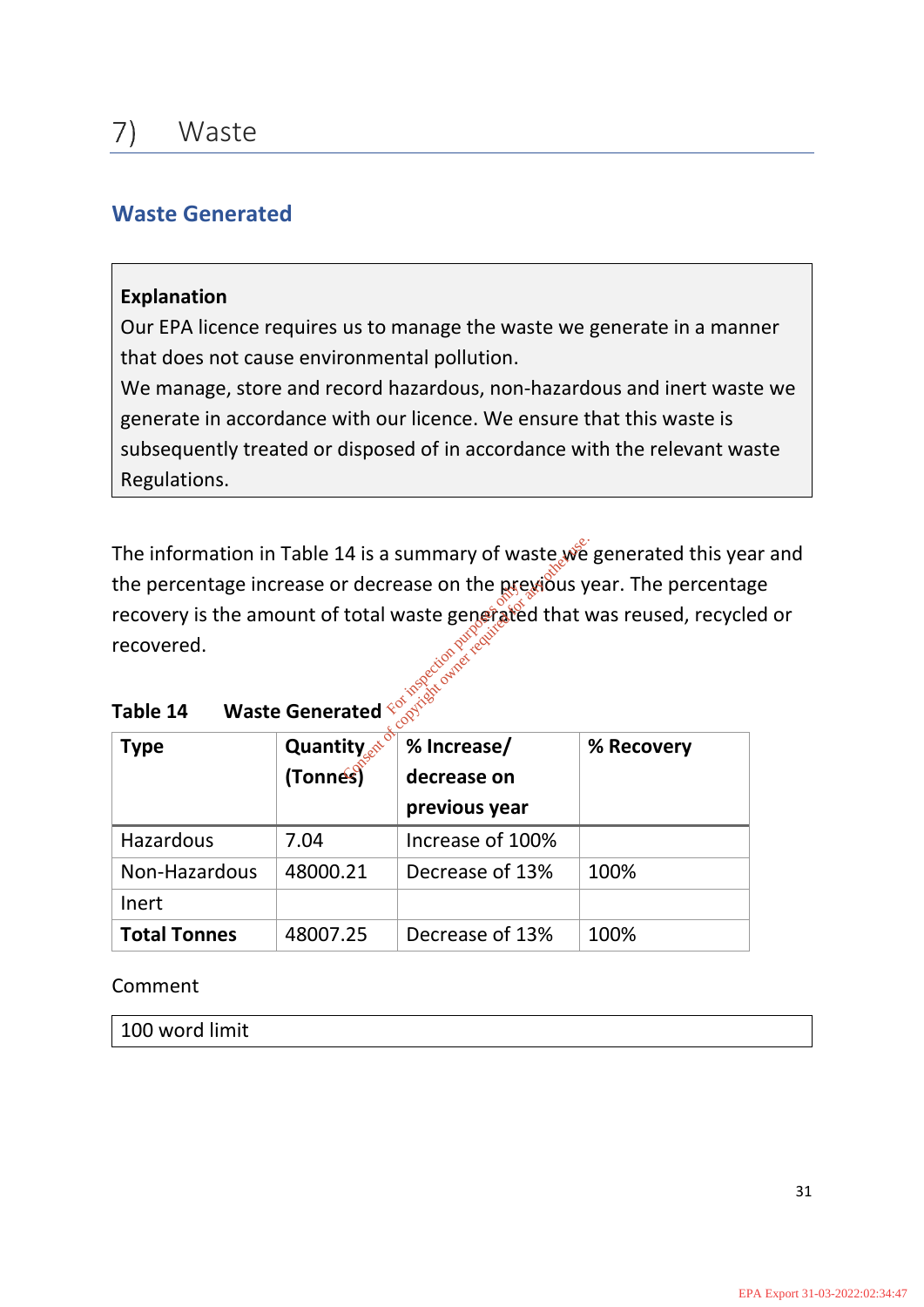# <span id="page-31-0"></span>**Waste Accepted**

Did you accept waste onto your facility for storage, treatment, recovery or disposal this year?

| ۵۵′ | <b>No</b> | $\sqrt{}$ |  |
|-----|-----------|-----------|--|
|     |           |           |  |

# **Explanation**

Our EPA licence requires us to manage the waste we accept in a manner that does not cause environmental pollution.

We manage, store and record all incoming and outgoing hazardous, nonhazardous and inert waste. The waste we accept may be treated, recovered, disposed or stored at our facility depending on our licence requirements.

The information in Table 15 provides a summary  $\mathbb{R}^3$  waste we accepted this year and the percentage increase or decrease on the previous year. The percentage recovery is the amount of total waste accepted that was reused, recycled or recovered. 15 provides a summary of ward increase or decrease on the purpose of the purpose of the purpose of  $\frac{1}{2}$  and  $\frac{1}{2}$  and  $\frac{1}{2}$  and  $\frac{1}{2}$  and  $\frac{1}{2}$  and  $\frac{1}{2}$  and  $\frac{1}{2}$  and  $\frac{1}{2}$  and  $\frac{1}{2}$ 

| Table 15 |  | <b>Waste Accepted</b> |
|----------|--|-----------------------|
|----------|--|-----------------------|

| Type                | Quantity <sup>ss</sup><br>(Tonnes) | % Increase/<br>decrease on<br>previous year | % Recovery |
|---------------------|------------------------------------|---------------------------------------------|------------|
| Hazardous           |                                    |                                             |            |
| Non-                |                                    |                                             |            |
| <b>Hazardous</b>    |                                    |                                             |            |
| Inert               |                                    |                                             |            |
| <b>Total Tonnes</b> |                                    |                                             |            |

Comment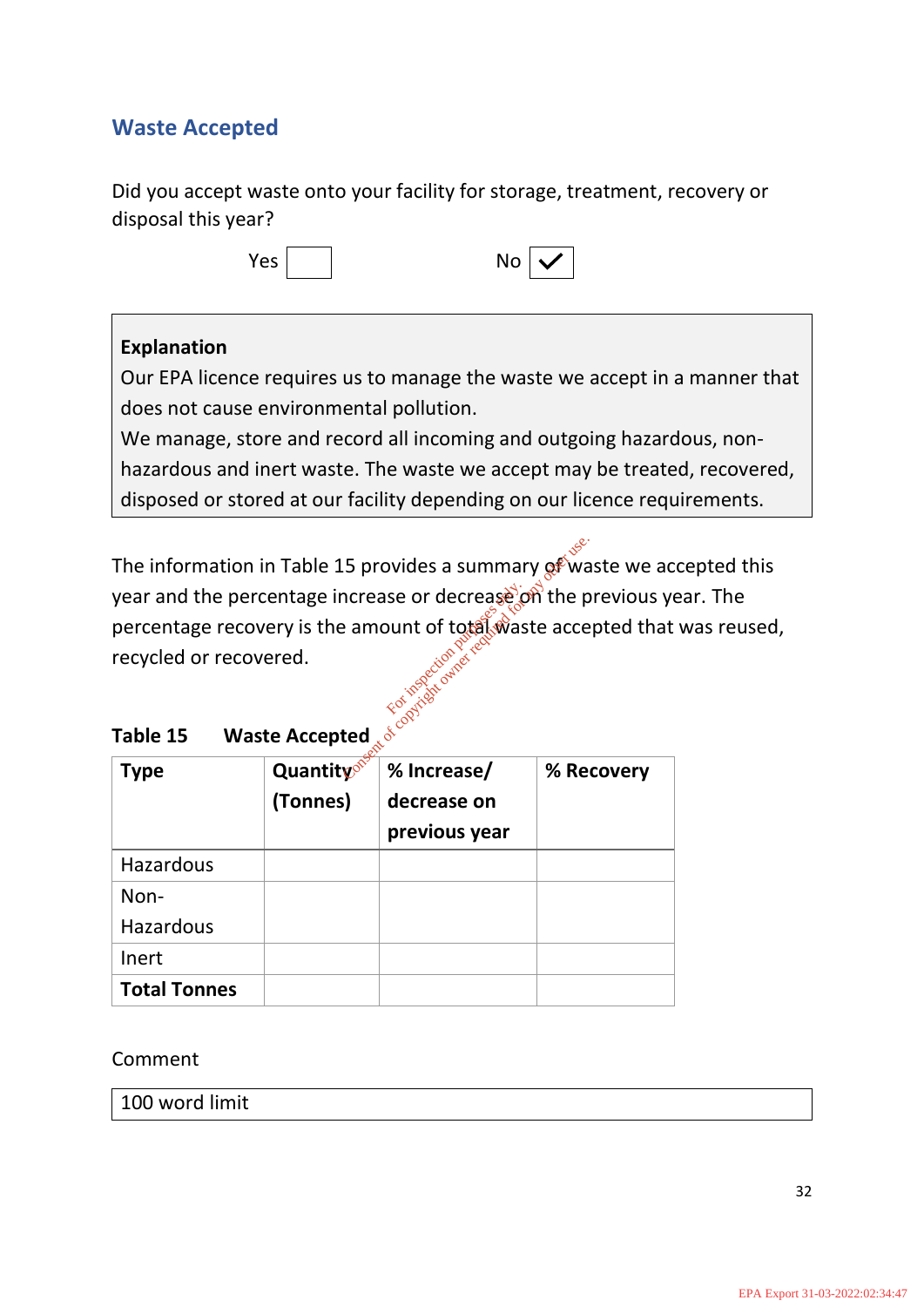#### <span id="page-32-0"></span>8) Financial Provision

# **Explanation**

Our EPA licence requires us to assess the risk our activities pose to the environment if we cease our activities or if an incident occurred. If we are identified as a high risk facility<sup>10</sup> by the EPA, we are required to put provision in place such as a financial bond or insurance to cover the cost of restoring our site to a satisfactory condition. This financial provision can then be used to cover the cost of managing the restoration or clean up should such an event occur.

1. Are you required to have an agreed financial provision in place?



2. What year was your Closure, Restoration and Aftercare Management Plan (CRAMP) last agreed by the Agency? **Solution Purpose only.**<br> **Sure, Restoration and the Agency of Strategy**<br>
The Agency of Strategy on the Agency of Strategy<br>
Strategy of Strategy of Strategy of Strategy of Strategy of Strategy of Strategy of Strategy of St

21/09/2021

3. What year was your Environmental Liability Assessment Report (ELRA) agreed by the Agency?

## 21/09/2021

4. Has there been any significant changes on your site since the last agreements?



<sup>10</sup> See Appendix II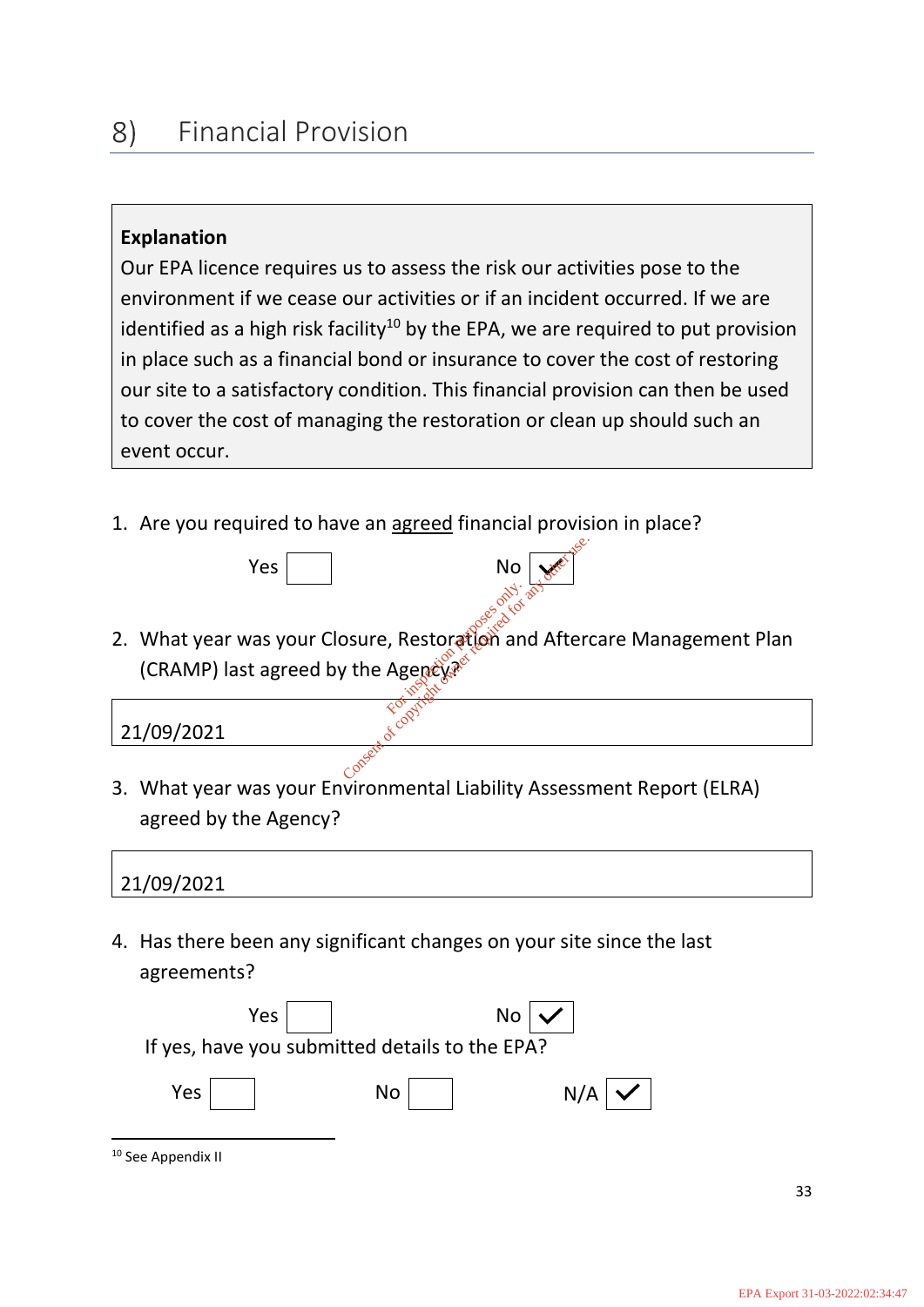# Appendix I

# **Class of Activity**

Industrial and waste facilities are classed into different sectors depending on the nature of their activity and its potential impact on the environment. The EPA Act 1992 as amended, outlines these as follows:

- Class 1 Minerals and other materials
- Class 2 Energy
- Class 3 Metals
- Class 4 Mineral fibres and glass
- Class 5 Chemicals
- Class 6 Intensive Agriculture<sup>11</sup>
- Class 7 Food and drink
- Class 8 Wood, paper, textiles and leather<br>Class 9 Fossil fueld and Section 2016 **Sand glass**<br>Ficulture<sup>11</sup><br>Ink<br>Consent of compact only to any other<br>Consent only only and leather<br>Consent
- Class 9 Fossil fuels
- Class 10 Cement, lime and magnesium oxide
- Class 11 Waste
- Class 12 Surface Coatings
- Class 13 Other Activities

<sup>11</sup> This reporting template is not applicable to the **intensive agriculture sector**. Their annual environmental reporting structure is different and can be found a[t Compliance & Enforcement: Licensees: Reporting](https://www.epa.ie/publications/compliance--enforcement/licensees/reporting/annual-environmental-report-aer-guidance-and-templates.php)  [Publications | Environmental Protection Agency \(epa.ie\)](https://www.epa.ie/publications/compliance--enforcement/licensees/reporting/annual-environmental-report-aer-guidance-and-templates.php)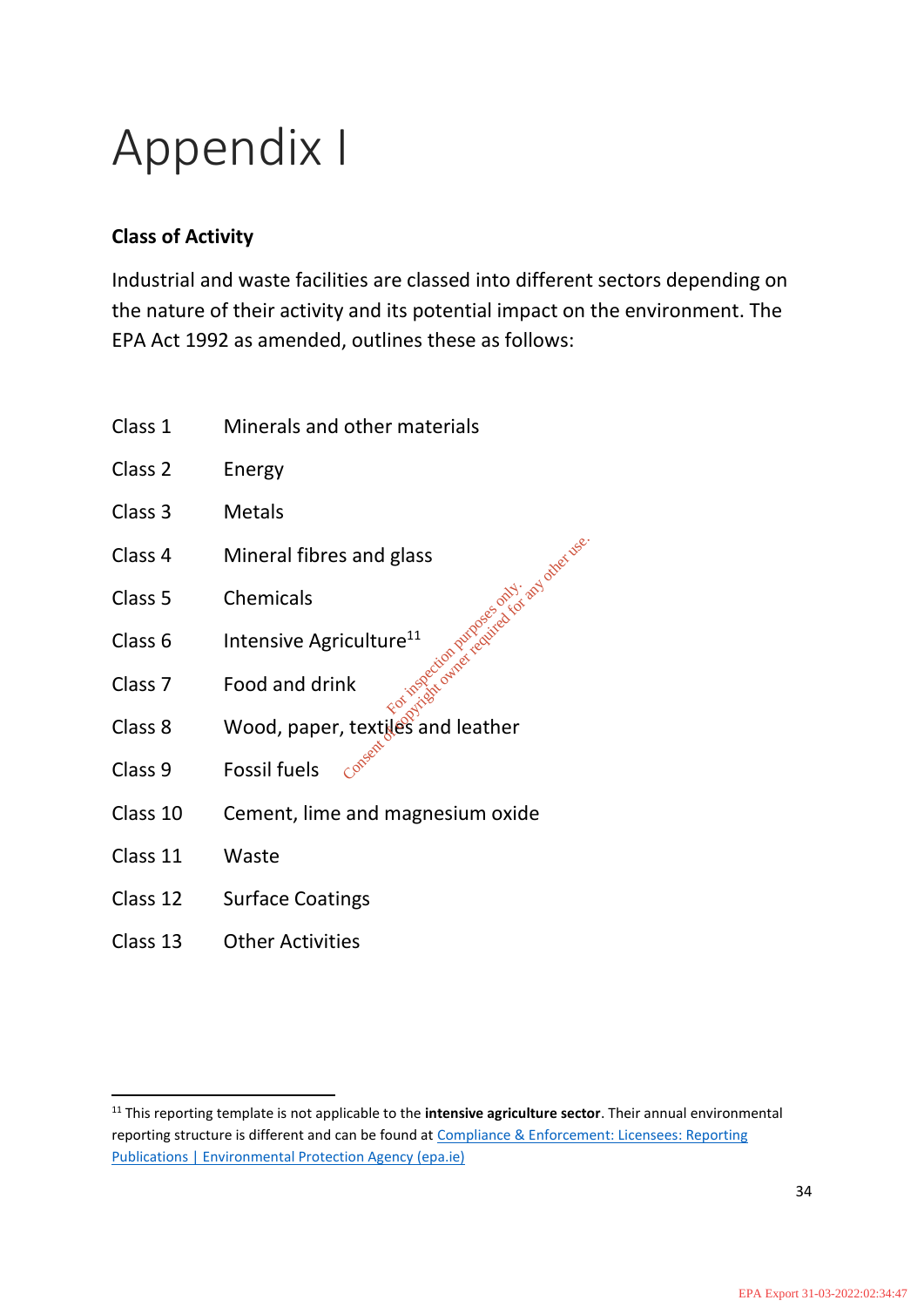# Appendix II

#### **High Environmental Risk Categories**

If an industrial or waste licence falls into one of these categories it is deemed, by the EPA, as a high environmental risk. As a result, the licence holder is required to have financial provision in place. See section 8, Financial Provision.

- **1.** Landfills
- **2.** Non-Hazardous Waste Transfer Station
- **3.** Incineration and Co-Incineration Waste Facilities
- **4.** Category A Extractive Waste Facilities
- **5.** Upper and Lower Tier Seveso Facilities
- **6.** Hazardous Waste Transfer Stations sfer Stations<br>d Land<br>nces<br>consent of copyright owner required for any other<br>consent of copyright owner required for any
- **7.** High Risk Contaminated Land
- **8.** Exceptional Circumstances

#### **NOTE:**

This list is subject to change.

See the link below for further information.

[Compliance & Enforcement: Financial Provisions Publications | Environmental Protection Agency](https://www.epa.ie/publications/compliance--enforcement/licensees/reporting/financial-provisions/guidance-on-financial-provision-for-environmental-liabilities.php)  [\(epa.ie\)](https://www.epa.ie/publications/compliance--enforcement/licensees/reporting/financial-provisions/guidance-on-financial-provision-for-environmental-liabilities.php)